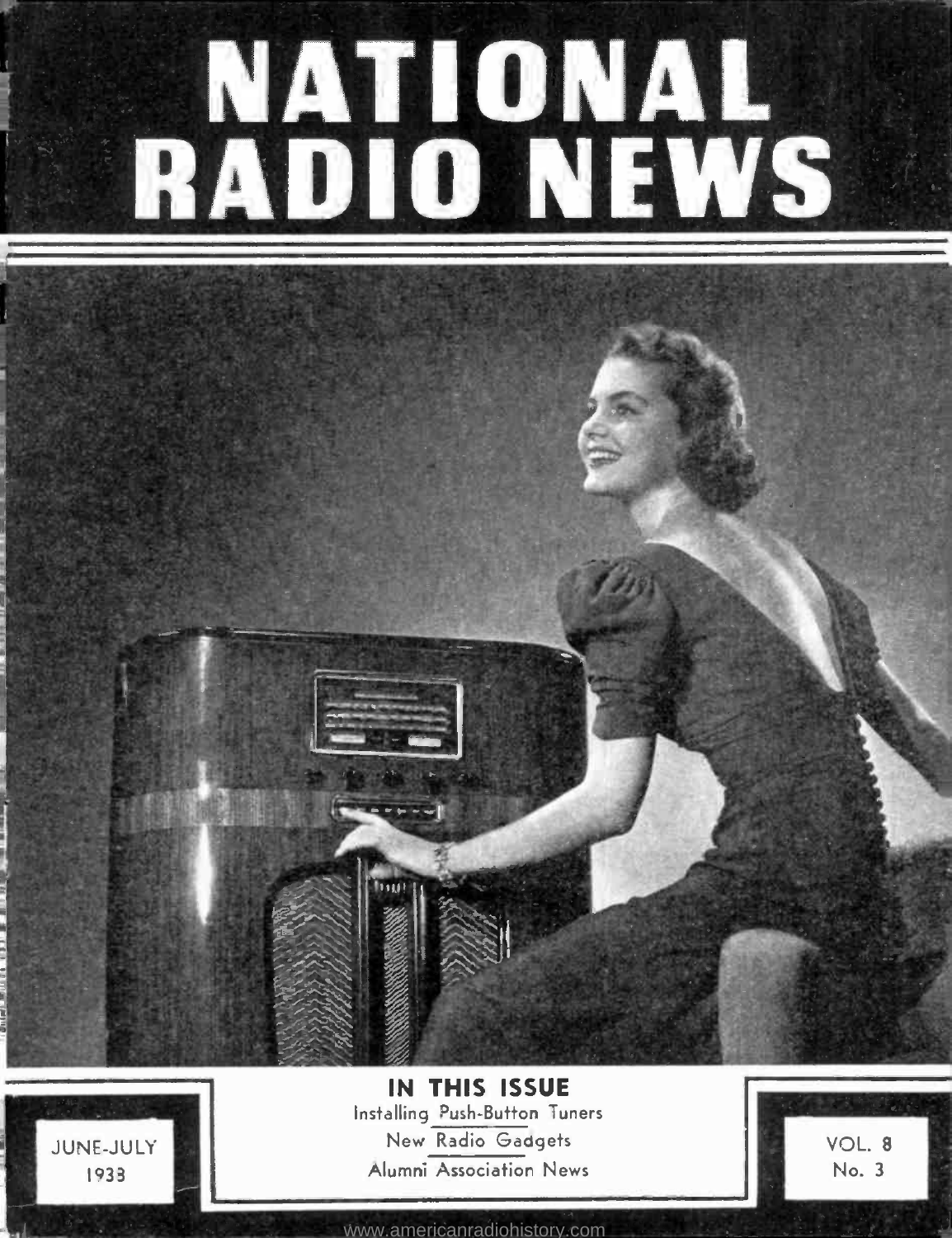



Thus reads the inscription at the head of a list of twentysix names inscribed on the Wireless Operators' Monument, erected in Battery Park, New York City on May 12, 1915. Among those honored is George Arundel Geare, one of the first instructors at National Radio Institute; he taught Radio subjects and code to hundreds of N.R.I. students during 1914 and 1915, then accepted a position as wireless operator on the bark Monga Reva. The ship foundered in the Atlantic Ocean in November, 1916, before help could arrive in answer to his SOS calls.

Each Memorial Day we at National Radio Institute pay tribute to George Geare and to those other wireless operators who so gallantly gave their lives in the performance of duty aboard ships at sea and in the air, in order that others might live. It is indeed proper and fitting that the names of these men, true pioneers in Radio, be perpetuated in granite for all time.

E. R. HAAS, Vice President and Director.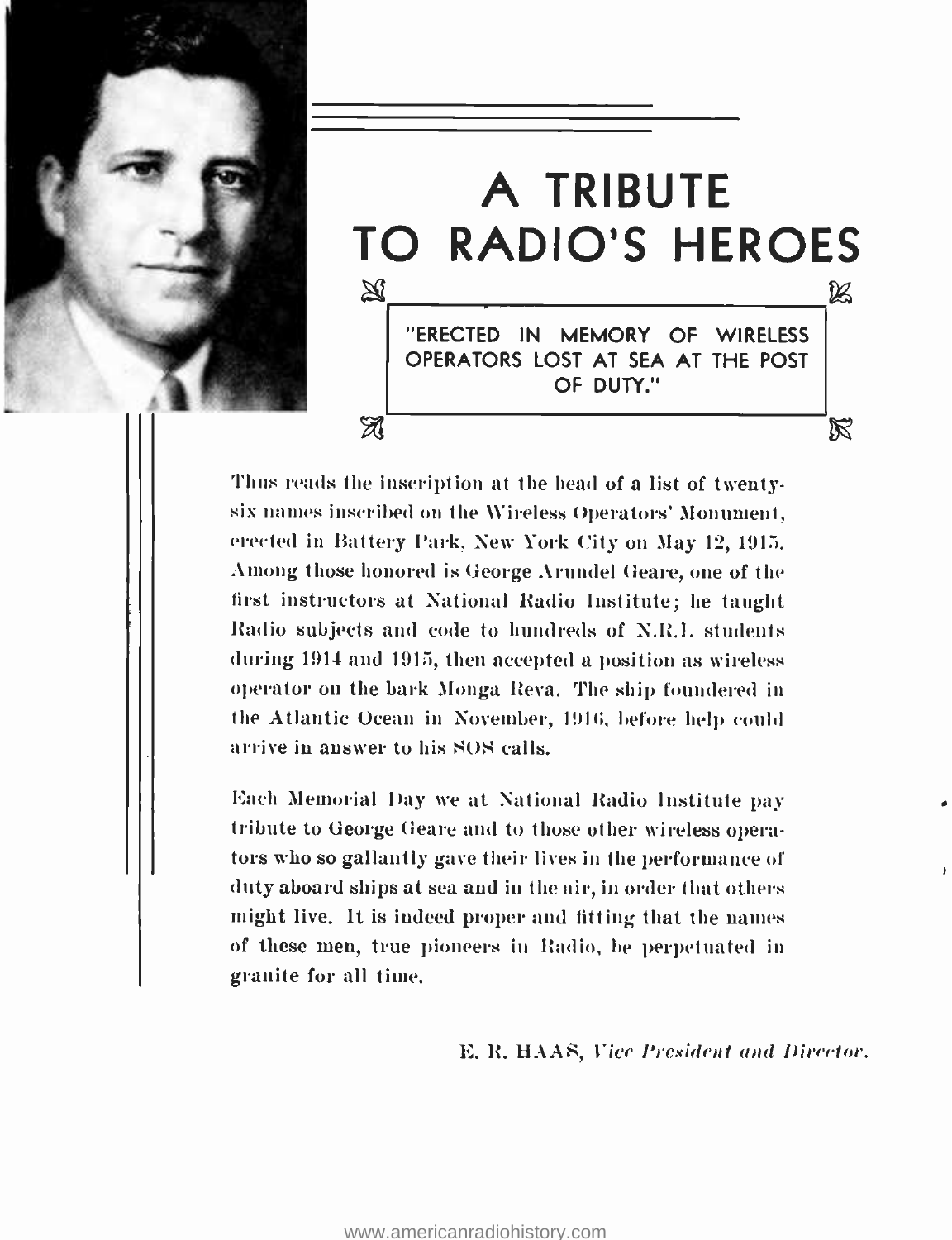### Make Extra Money Installing Push - Button Tuners

### By J. A. DOWIE

N. R. I. Chief Instructor

IIE many ingenious types of push-button tun-  $\frac{1}{2}$  ing units which have recently appeared on the different stations is provided for on the average market offer exceptionally good extra-money optimer (these will take care of at least 99% of portunities for alert servicemen and even for be-ginners in the radio servicing field. These units, which can be installed in a few minutes on practically any conventional type of radio receiver, convert out-moded receivers into modern push-button

tuning sets. Installation problems are complicated enough so that the set owners cannot do the work themselves. but if you will follow the suggestions given in this article and those supplied with the tuner assemblies you should have no difficulty.

l'rospeeta for Push. - Button Timers. A person who has owned a conventional radio re-<br>ceiver for some time, even for a<br>few months, has in most cases<br>tired of listening to distant and shortwave stations, and will concentrate his listening on programs of a limited number of favorite local and near- distant stations. Such a set -owner is a good prospect for a push -button tuner installation. Another ideal prospect is the set owner who<br>has become quite fond of his receiver (because of cabinet de-

sign, tone quality, performance or simply because - venience of tuning. of memories associated with it) ; he will welcome the opportunity to have his set brought up -to -date without injuring its appearance or performance. J. A. DOWIE

An actual demonstration of a table model radio in which you have installed a push-button tuner will help you to get the job. You can point out these advantages of push-button tuning;  $I$ , a person can listen in on each of the local stations.<br>one after another, in less than a minute, and then choose the most desirable program ; 2, when a program no longer pleases, a new station can be tuned in instantly ; 3, accuracy of tuning is secured automatically so even small children can

operate the tuner;  $\lambda$ , a choice of at least five different stations is provided for on the average the operating time of the radio receiver) ;  $\delta$ , the regular tuning dial can be used at any time for tuning in distant stations;  $6$ , the tuner need not affect the operation of the short-wave section of a receiver.



The cost of the average push- button tuner to a serviceman is such that a charge of about \$10 for a complete installation will give a good profit. This charge is most reasonable considering<br>that it gives the equivalent of a<br>brand new receiver with its con-

Types of Push-Button. Tuners. The three general types of push -button tuners ou the market today are: /. trimmer type tuners, which replace the ganged tuning condenser in the receiver when in use: 2, adapter type tuners, which replace the preselector, oscillator and mixer -first detector stages of the receiver when in use: 3, converter type turners, which are entirely independent of the receiver (these tune in the desired signal and convert it to the fixed frequency in the broadcast band to which the radio receiver is tuned when push-button tuning is used). All types use much the same switching units; when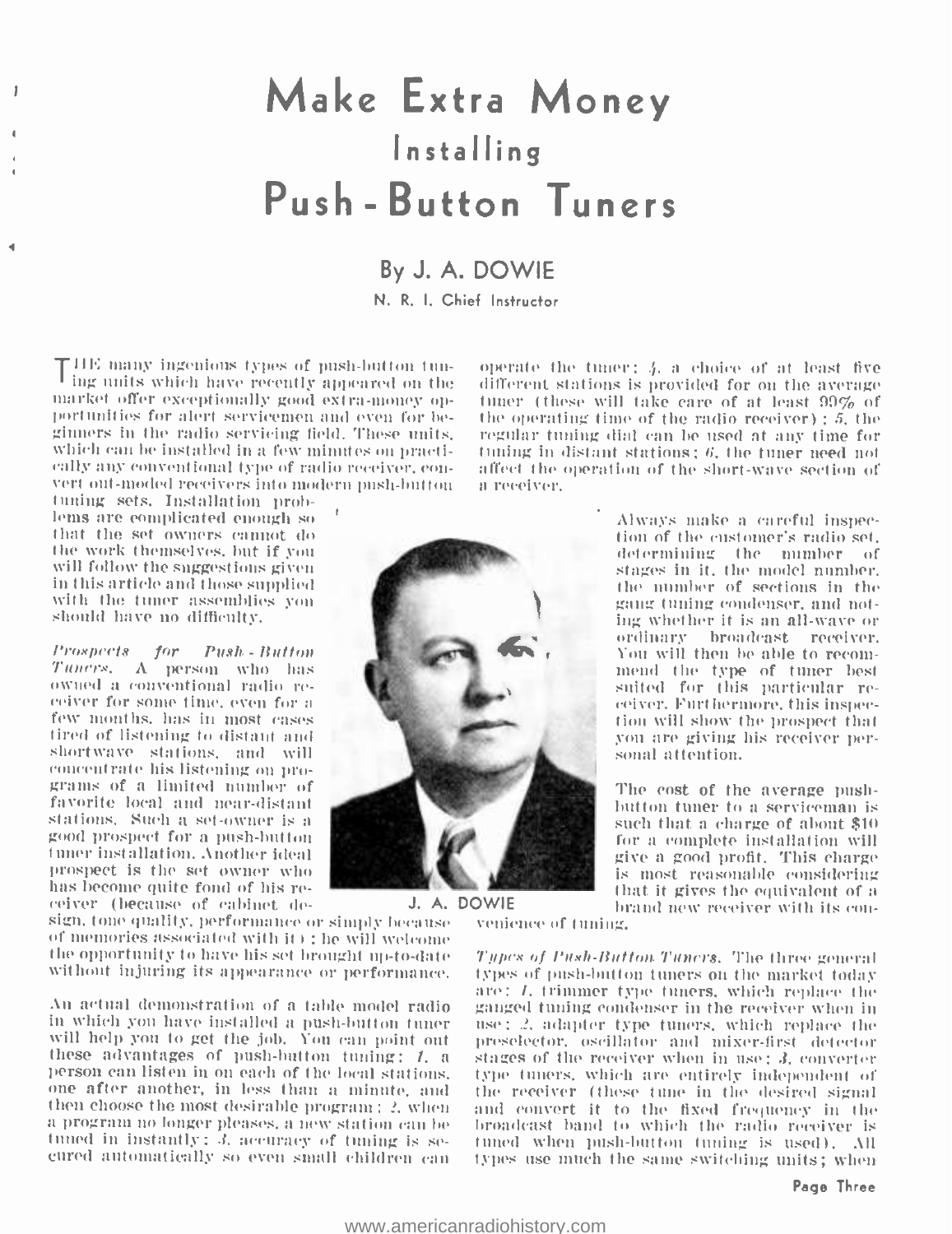

FIG. 1. Typical trimmer-type pushbutton tuners available to Radiotricians and Teletricians for converting ordinary radio receivers to have mod-<br>orn automatic tuning. For descriptive ern automatic tuning.<br>Hiterature and prices on any of the publicant units shown in this article, write directly to the manufacturer of the unit. using the address given in the caption.

A--Meissner 7-station Automatic Push-Button Tuner, suitable for semi-auto-<br>matic or full-automatic operation as de-<br>sired. Note how station call letters fit into depressions in escutcheon. Made Blvd., Chicago, Ill.<br>by Meissner Mfg. Co., Mt. Carmel, Ill. () - Harbray Automatic 5-station Pushby Meissner Mfg. Co., Mt. Carmel, Ill. B Hetro -Matic 5- station Press- A -But-ton Automatic Tuner, provided with three leads for semi-automatic opera-<br>tion: two more can be added to make operation of tuner independent of tuning dial setting. Available with trim mers either on end as shown or on one

side. Made by Hetro Electrical Indus-Chicago. Ill.

Select-O-Matic 5-station push-button tuner for semi-automatic operation. Trimmer condensers on this unit have an exceptionally wide tuning range (Button A 540-1000 kc.; button – p<br>B -590-1150 kc.; buttons C and D – Pu<br>750-1400 kc.; button E 920-1500 kc.; – be button F manual tuning), making adjustment easy for any station. Sold by Allied Radio Corp., 833 W. Jackson Blvd., Chicago, Ill.

Button tuner, for semi-automatic or full manual to automatic tuning. Tuning<br>automatic operation, Button at extreme condensers are fixed, adjustable Polyautomatic operation. Button at extreme therefore he used for police calls. Made by Harhray Company, 4701-13 North Sheridan Road, Chicago, Ill.

tries, Inc., 4611 Ravenswood Ave., Automatic push-button tuner for auto-<br>Chicago, Hi. 4611 Ravenswood Ave., Automatic operation. A similar unit (B6J) <sup>E</sup>Automatic Devices "B -6" 5- station with two extra leads for full-automatic operation is available. Made by Automatic Devices Mfrs., 4243 West Ogden Avenue, Chicago, Iii.

right can be set to any station in range iron-core inductances being provided<br>from 1400 kc, to 2400 kc., and can for each station. Excellent stability is Aladdin PBH 6-station Automatic Push- Button 'Tuner, which might also nlaces the entire antenna and oscillator tuning circuits on a superheterodyne re-<br>ceiver having an I.F. value between eeiver having an *LC*, yang change switch must<br>he provided for change-over from<br>manual to automatic tuning. Tuning iron-core inductances being provided for each station. Excellent stability is claimed. Made by Aladdin Radio In-dustries, Inc., 466 West Superior St., Chicago, Ill.

one hutton is pressed, it stays ju position until released hy pushing in any of the other buttons.

'Primmer type tuners are by far the most popular, being low in cost and fairly easy to install. Examples of these tuners are shown in Fig. /: the first five units have two trimmer condensers — in [its] minimum-capacity [position] when [push-<br>for each station push-button, and one extra push- — button tuning is desired, giving what some engifor each station push-button, and one extra pushbutton which restores manual tuning. Pressing a station button actuates a switch mechanism which places the corresponding antenna trimmer in parallel with the It.F. coil in the receiver, and places the oscillator trimmer in parallel with the oscillator coil in the receiver : these trimmers are adjusted to the desired station at the time of the installation.

The trimmer-type unit in Fig.  $IF$  operates in Page Four

much the same way except that it uses two adinstable inductances for each station button. with one set of fixed condensers replacing the gang tuning condenser in the receiver.

Ordinarily the receiver tuning condenser must he in its minimum-capacity position when pushneers call semi-automatic operation, but it is possible to connect a trimmer-type tuner for full automatic operation which is independent of the position of the tuning condenser. Both types of connections will he discussed in this article as they apply to units using trimmer condensers.

\ \'illi the semiautomatic connection. only three leads from the tuner unit are used. One is conmeeted to the frame of the receiver tuning con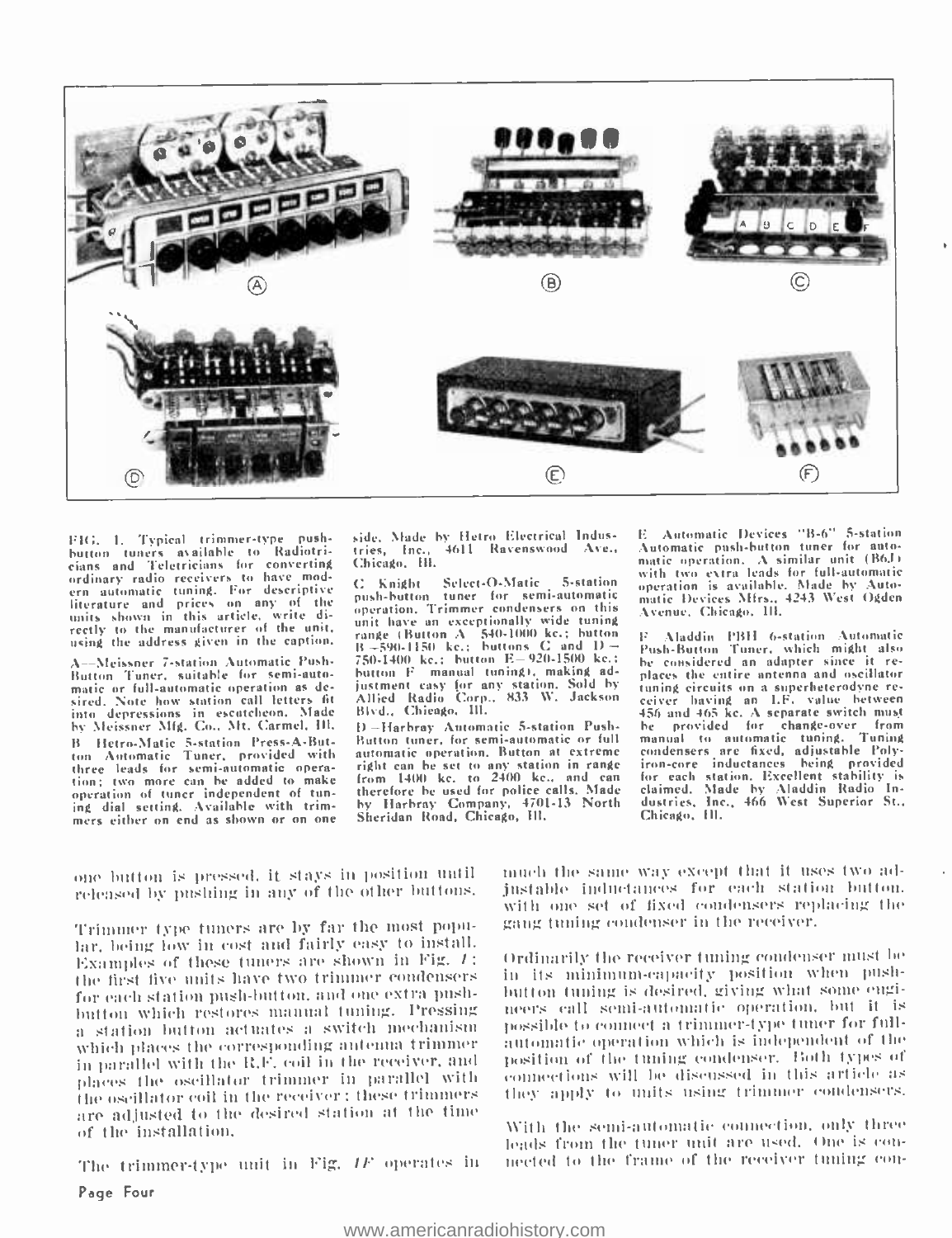denser, one goes to the oscillator stator section of the condenser, and the other goes to an R.F. stator section of the condenser.

With full-automatic operation of a trimmer-type tuner, the connections are somewhat more diffienlt, for they involve cutting the connections to two of the stator sections on the tuning condenser and running two extra leads up to the tuner. Many trimmer type tuners are provided with these leads or with two extra terminals for them. Either the gang tuning condenser or one set of trimmer condensers is effective at any one time, whereas both are effective with semiautomatic operation.

There are several drawbacks to a full-automatic connection, however; oftentimes the stator connections are not readily accessible from the top of the chassis, necessitating removal of the chassis from the receiver. Furthermore, the extra inductance caused by running the tuning condenser wires up to the tuner and back again seriously affects operation of the receiver on short-wave bands or may even make short-wave reception impossible.

On all-wave receivers it is best to use the semiautomatic connection so as not to affect shortwave reception. On broadcast receivers either connection gives satisfactory performance; if the enstomer is willing to pay for the slight extra convenience of full automatic operation, by all means use that.

Trimmer type tuners can be used with practically any radio set, either T.R.F. or superheterodyne. which employs a two or three-gang tuning coudenser.

Choosing the Best Location. Three important factors affect the choice of location for a trimmer type push-button tuner: *1*, appearance of eabinet after tuner is installed; 2, convenience of tuning location; 3, nearness of tuner to gang tuning condenser. Naturally, the feminine memhers of a household will be most particular about cabinet appearance, and they should be consulted. The position of the receiver in the home must be considered when checking the convenience of a particular location, for oftentimes adjacent furniture will make a side-of-the-cabinet location undesirable. Furthermore, the connecting leads to the tuner should be as short as possible, and therefore a location directly above or alongside the gang tuning condenser is to be preferred from an electrical standpoint.

Photographs of three representative installations appear in Fig.  $2$ ; in the case of Fig. 2.1 a side mounting is used because there is no room for the tuner on the front of the cabinet (the position of the londspeaker leaves no room for a horizontal mounting directly above the tuning dial).

The top mounting, as illustrated in Figs, 2B and 20% will in most cases prove highly convenient. This is to be recommended whenever there are



FIG. 2. These photos show a few of the many possible locations for trimmer-type push-button tuners. A Installation of<br>Hetro-Matic tuner on side of cabinet of an RCA all-wave table model receiver; B and C-Front and rear vie button tuner installed on top of cabinet of table model General Electric all-wave receiver (this tuner was made and installed by Sprague Specialties Co., North Adams, Mass.); D and E-Front and rear views of a Sprague Specialties Co. push-button tuner installed above the tuning dial of an Emerson console model two-band receiver. Another excellent frontof the cabinet installation of a push-button toner ta factory installation in this case) appears on the front cover of this issue. It is a General Electric model F-96 Electric Touch Batton Tuning Radio.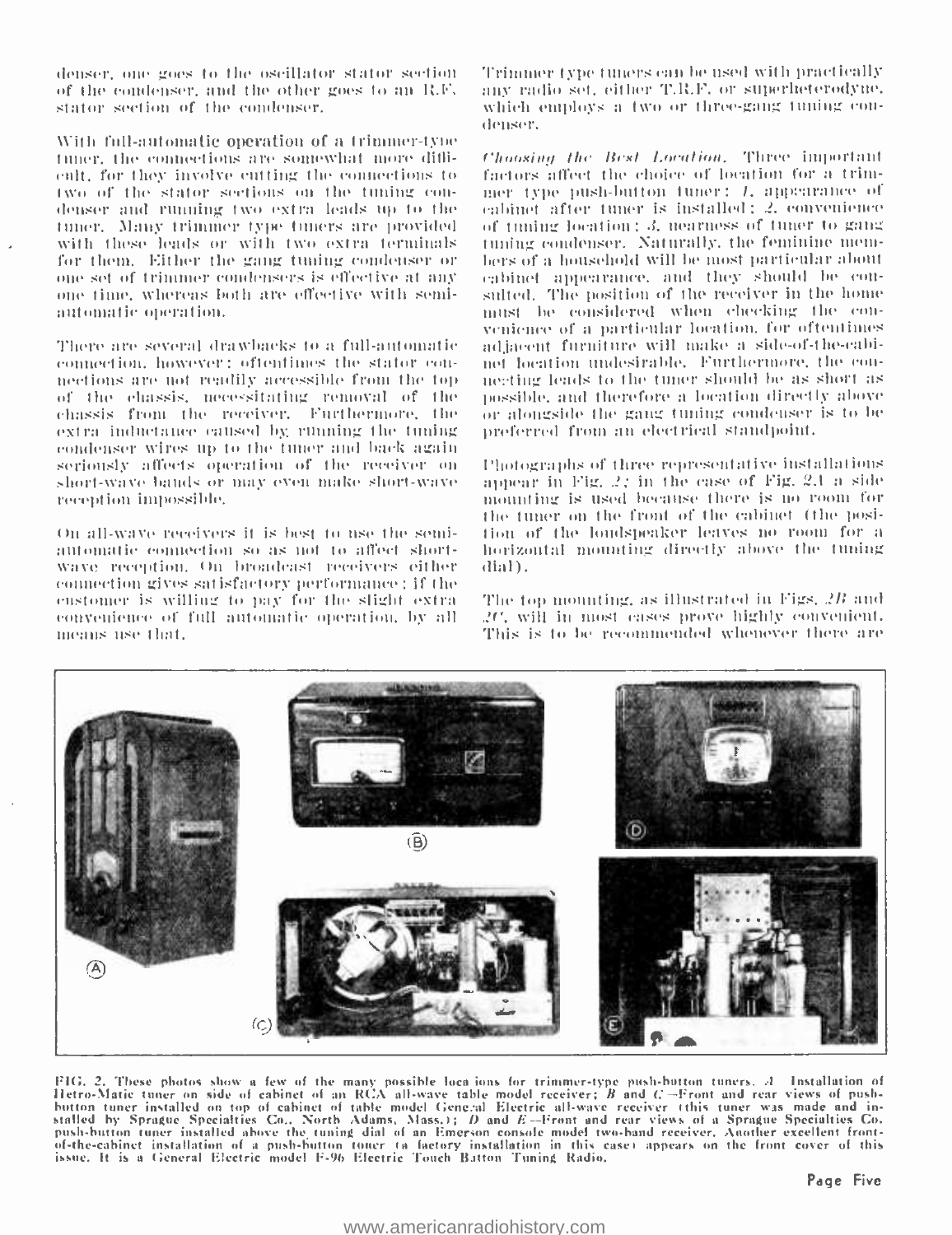no objections from the standpoint of appearance, for it permits locating the tuner directly above the gang funing condenser.

An example of a well-located front mounting is that in Figs.  $2C$  and  $2D$ , where the timer is directly above the tuning dial. Trimmer-type tuners may be mounted in any position, horizontal or vertical.

Dritling the Mounting Holes. Printed templates are supplied with most tuners as guides for drilling the mounting holes. Mistakes in drilling are difficult to correct; serious mistakes, which leave holes showing outside the escutcheon, will ruin the job, so do this part of the work very carefully. You will need a small hand drill for drilling mounting holes, and a bit and brace with a 14" wood drill (or whatever other size of drill is called for in the installation instructions). When using a wood drill, be sure to hold a block of wood inside the cabinet at the point where the drill will emerge in order to prevent splintering as the drill breaks through. The point of the drill

going to points  $B$  and  $E$ , or will have terminals corresponding to these leads. Units of this type. one of which is shown in Fig. 5, would be connected in one of the ways indicated in Figs. 4 and  $6$  (depending upon the nature of the receiver circuits) for full-automatic operation, while for semi-automatic operation the two extra leads would not be used and could be cut off. Observe that with full-automatic operation, pressing in the MANUAL TUNING button makes the switch connect together points  $B$  and  $C$  in Fig. 4. (connecting the antenna coil to the antenna stator section) and points  $E$  and  $F$  (connecting the oscillator coil to the oscillator stator section). thus giving regular manual tuning. In the off or out position of this button, the coils are connected to points  $A$  and  $D$  respectively in the trimmer condenser circuit.

All connections should be neatly and carefully soldered, using rosin-core solder and no other flux. One lead always goes to the nearest convenient point on the frame of the tuning condenser; solder it directly to the frame or to a



FIG. 3. Basic trimmer-type push-button tuner circuit as connected to a 2-gang tuning condenser for semi-automatic operation. The buttons are labeled as they might be set up for a customer in Washington. D. C. Frequency ranges are those of the Select-O-Matic tuner (Fig. 1C).

FIG. 4. Basic trimmer-type push-button tuner circuit as connected to a 2-gang tuning condenser for full automatic operation.

will enter this block and help in pulling the drill through, thus eliminating the need for extra pressure.

The actual mounting of the unit is a simple task since detailed instructions are furnished. The escutcheon is fastened to the outside of the cabinet with tiny wood screws; it is a good idea to place the buttons on the tuner rods first and make sure that the buttons will all clear the holes in the escutcheon. An odd-colored button is always provided for that rod which changes over from automatic tuning to manual operation.

Making Connections. In Fig. 3 is shown the basic schematic circuit diagram of a trimmer-type tuner. Some units will have only the three leads indicated (to  $C$ , F and  $G$ ); these are for semiautomatic operation, and in a broadcast band receiver with a two-gang tuning condenser they would be connected as indicated to the two stator sections and to the tuning condenser frame.

Other units will come with two extra leads,

Page Six

soldering lug which can be slipped under some convenient frame bolt.

In receivers having three-gang tuning condensers, the push-button tuner is connected to only two of the three stator sections. Make one connection to the oscillator section, which can usually be identified by the fact that there will be no wire going from its terminal to the grid cap of a tube. The other connection should be made to the R.F. stator section (which usually is the middle section of the gang tuning condenser, and is connected into the grid circuit of the first detector). The first stage of the receiver thus serves as an untuned R.F. stage during automatic operation; the resulting loss in gain and selectivity is unimportant since the other R.F. sections provide more than ample gain for the local stations to which push-button tuners are generally set. This applies regardless of whether you use semiautomatic or full-automatic operation.

In receivers which have separate coils for each short-wave band, connections can be made at the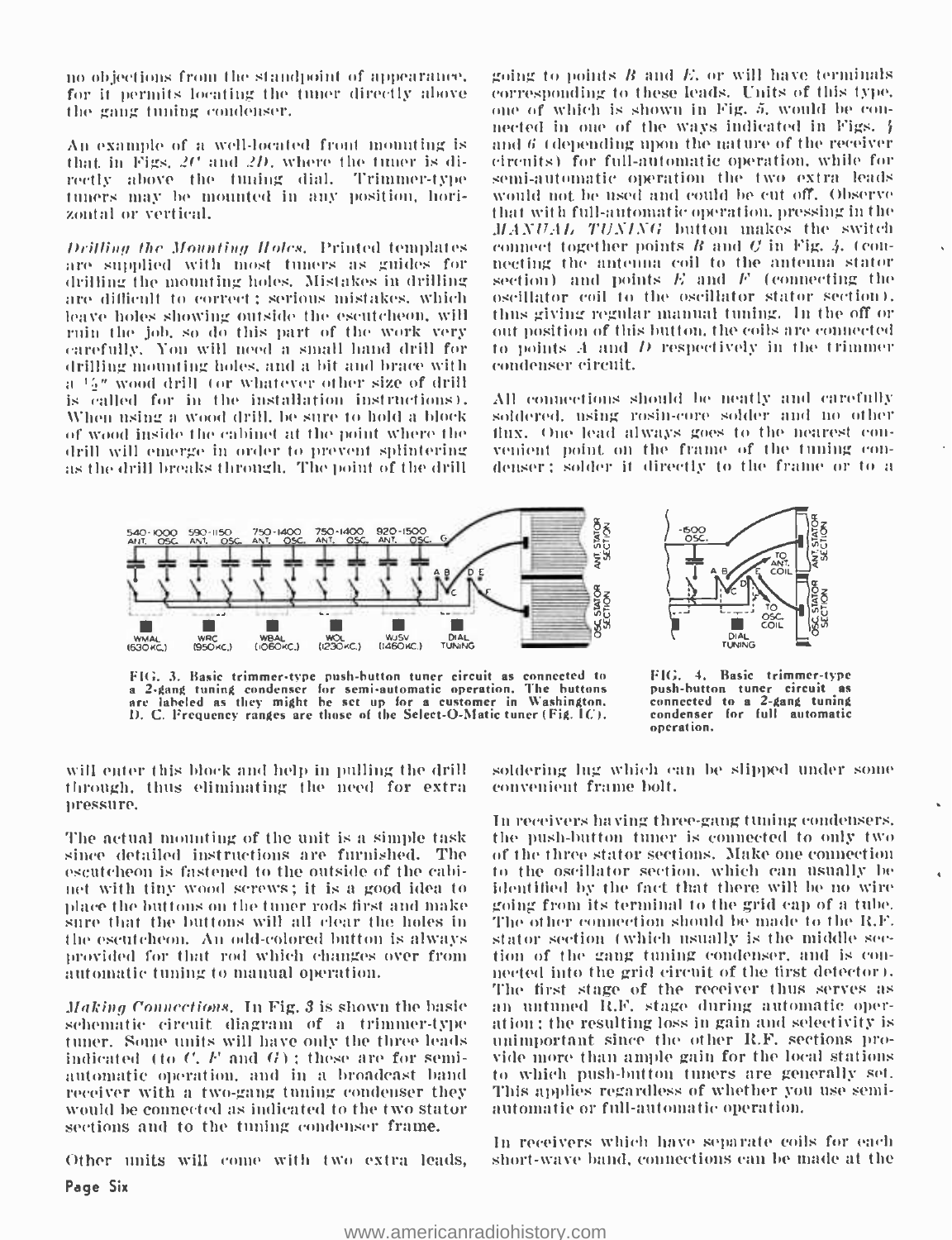

FIG. 5. Rear view of Meissner Automatic Push-Button Tuner, showing the five leads used for full-automatic oneration. The two yellow wires are cut off when semi-automatic operation is desired. There are two station-setting adjusting screws at the back of the unit for each pushhutton.

grid terminals of the coils or at the wave band switch, whichever is shorter. By using this method, the tuner is connected into the circuit only when the wave band switch is in the broadcast position, and has no effect whatsoever upon dial calibrations for short-wave bands. If the secondary windings of all tuning coils are in series, however, there is nothing to be gained by making connections to the coils, and the easier direct connections to tuning condenser stator sections will be preferable.

Setting Up The Trimmers. Push-button tuner units are not pre-set at the factory to any definite stations; this must be done by the serviceman or the customer.

The instruction sheet supplied with a tuner will generally indicate the frequency range of each pair of trimmer condensers. The frequencies of the five stations desired will determine which button is used for each station; for example, in Fig. 3 the frequency ranges of each pair of trimmers are indicated above the diagram, while



FIG. 6. These sketches, drawn for the Meissner unit but applying to any trimmer-type tuner, show how connections are made for full-automatic operation in seven different types of receivers.

the station selected for each button (and its frequency) is indicated below.

Trimmer adjustments are best made with an alignment screw-driver as illustrated in Fig. 7. in order to eliminate effects of body capacity, but an ordinary small screw-driver with insulated handle can also be used.

To set up the trimmers for a push-button, first push in the DIAL TUNING button, tune the radio receiver manually to the desired station. and determine the nature of its program at that moment. Now turn the gang tuning condenser to its minimum-capacity position, push in the button which is to serve for that station and adjust the oscillator trimmer (the instruction sheet will indicate which it is) until the same station is heard.

If the same program is heard at several settings, choose that setting which gives maximum elearness and volume. The explanation is



FIG, 7. View of inside of RCA receiver in Fig. 2.4, showing how trimmer condensers are adjusted with alignment screwdriver.

simply that a number of stations, including the desired local station, are carrying the same network program. Now adjust the antenna trimmer for that same button until maximum volume is secured. Re-adjust the two trimmers again if necessary for maximum volume. You can verify the setting later by listening for the regular quarter-hour station announcement.

Repeat for all other trimmers. Do not force the trimmer serews at any time for this may strip the threads. It should never be necessary to force a screw if you have chosen the correct trimmers for the desired station frequency.

The trimmer adjustments should be made just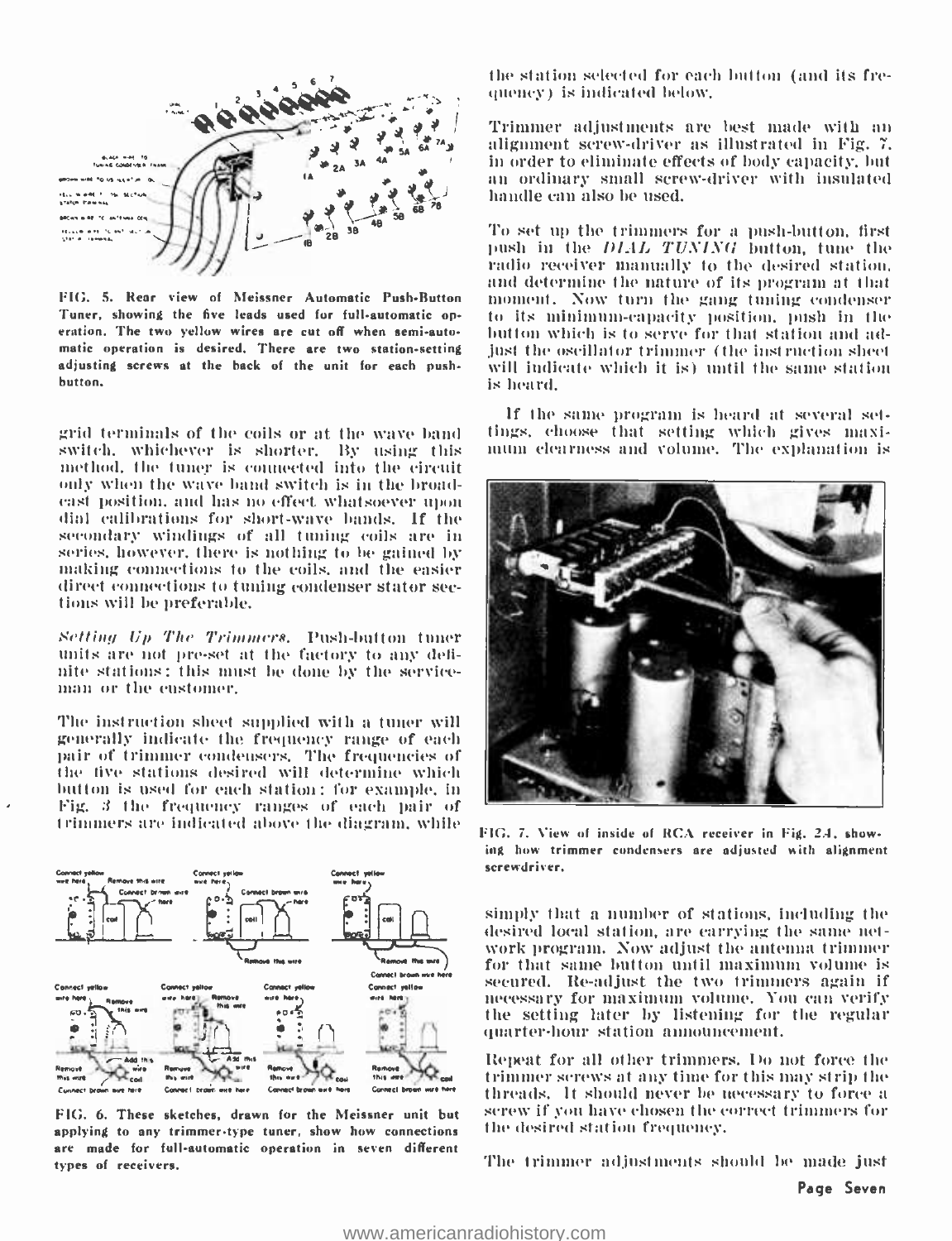as carefully as if tuning in a station with the  $\sim$  to searce selections regular tuning dial. Some type of tuning indicator will be of great help in securing exact adjustments. for AVC tends to mask the effects of slight changes in trimmer settings.

It is often advisable to readjust all trimmers a  $\frac{1}{6}$  few days or so after an installation has been  $\frac{1}{2}$ . made, in order to compensate for any drift due to atmospheric changes or vibration. Bear in<br>mind that with semi-automatic tuning the gang tuning condenser must be in its minimum ca-<br>pacity position: with full-automatic operation the setting of the tuning condenser is immaterial during the trimmer adjustment procedure or at any other time.

Ordinarily it is not necessary to realign a broad-<br>cast band receiver after a toner has been installed. With all-wave sets, however, the additional capacity provided by the tuner loads may



FIG. 8. Howard Model 211 8-station Automatic Push-But-<br>ton Converter, made by Howard Radio Co., 1731 Belmont Ave., Chicago, Ill. Also sold by Radolek Co., 601 West Randolph St., Chicago, Ill.

affect the accuracy of dial calibrations on short- wave bands. making realignment necessary. If this necessitates removal of the chassis to get at the adjusting screws. leave Hoe tuner connected Iremoving the mounting bolts) and prop it up in approximately the same position with relation to the gang tuning condenser as it had in the cabinet.

<sup>A</sup>printed sheet of broadcast station call letters is generally provided with each push -button tuner. All you have to do is eut out the call letters corresponding to the station chosen,<br>and insert these either in the slots provided on the tuner section or, in some cases, press them into the depressions in the push buttons themselves.

 $\emph{Conreuter Units},$  When a converter type push-  $_{\rm{FIG.~10}}$  button tuner such as the Howard 211 automatic  $_{\rm{Adaster.}}$ 



FIG. 9. Circuit diagram of Howard Model 211 Converter. Receiving antenna must he connected directly to converter, but ground connection may be made either at converter or receiver.

push-button converter shown in Fig. 8 is used. no changes whatever are necessary in the radio set. The converter unit is complete in itself in an attractive cabinet, and need only to be connected to the antenna and ground terminals of the receiver and plugged into a convenient power outlet. Remote control tuning is possible.<br>for the tuner cabinet can be located alongside an easy chair or at any other convenient location in the room; this is an outstanding advantage of a converter, and should be stressed when any comparison of the carions types of tuners is mode.

The circuit diagram of the Howard 211 converter is given in Fig.  $\theta$ : as you can see, it is an oscillator-mixer-first detector stage with a tuned input circuit. .Actually it converts an ordinary superheterodyne into a double super, or converts a 'l'.It,V. receiver into a superhetero-

<sup>t</sup>)'age 11. please'



FIG. 10. Howard Model 210 8-station Automatic Tuning<br>Adapter.

Page Eight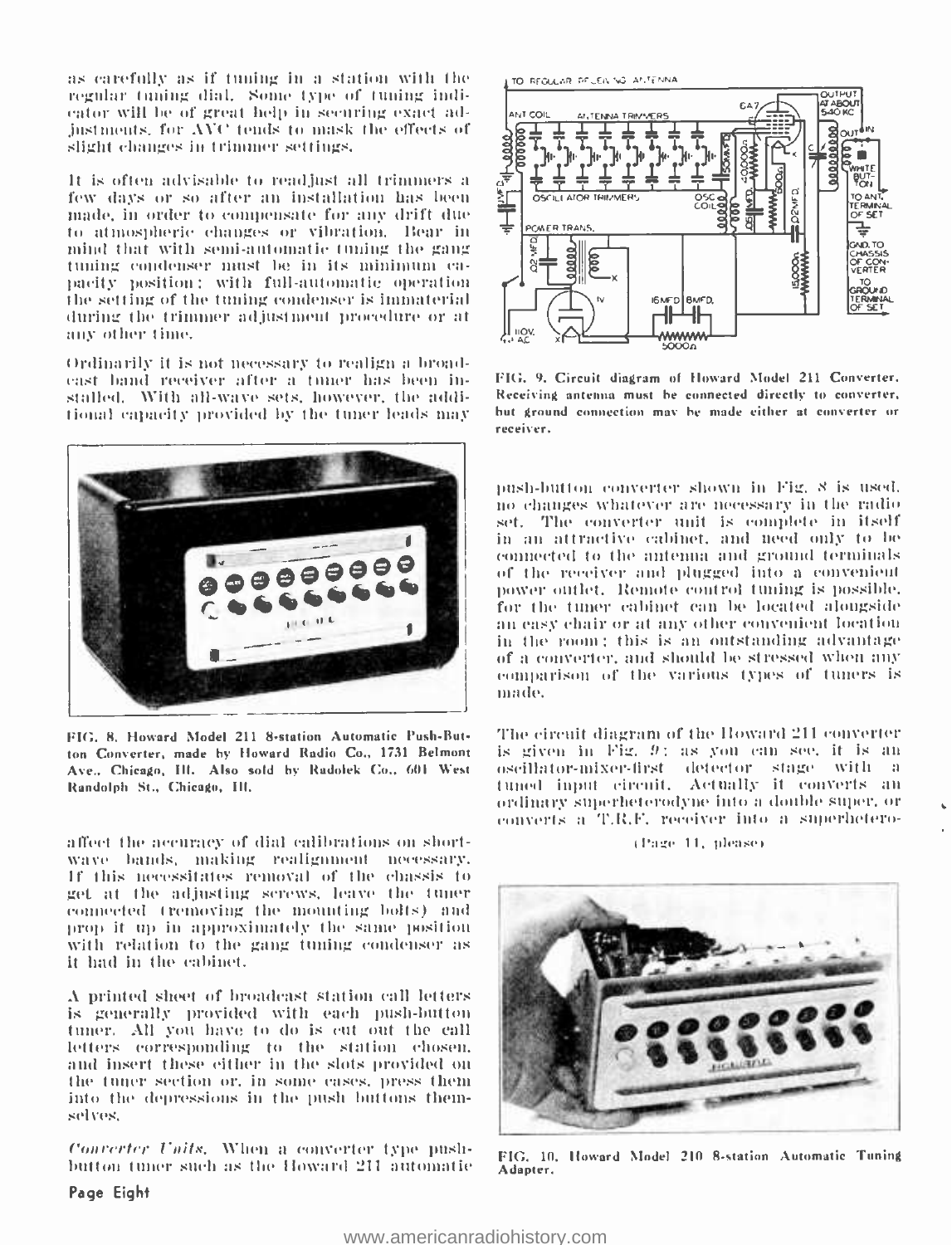# The Laboratory Page

By GEORGE J. ROHRICH, Engineer in Charge N. R. I. Laboratory

### **FXPERIMENT NO. 65**

 $Obiccls_1$  1. To show how a rectifier can be added to a D.C. meter. 2. To study the full-wave rectifier which employs common anode and separate cathode connections. 3. To study the full-wave rectifier which uses common cathode and separate anode connections.

Apparatus Required: Power supplied to one outlet which is known to be D.C. and to another outlet which is known to be A.C., with voltage of each source ranging between 90 and 120 volts; power limiting panel described for Fig. 83 in a preceding laboratory page: a 10-watt lamp: 2 type 30 or 31 tubes; 2 sockets; 2 30-ohm resistors (Hem No. 14) : 4 dry cells : 2 test prods : 0-50 voltmeter (Hem No. 12); potentiometer with dial (Items Nos. 13 and 18).

Apparatus Assembly: Connect the parts as shown previously for Fig. 83. Plug No. 1 may be inserted and used in Socket No. 1 for A.C. in any convenient manner but it is advisable to insert it in the special way so the lamp (or lamps) will be in the ungrounded side of the  $\Lambda$ ,C. power line. Place one 10-watt lamp in one lamp socket in this power limiting panel.

Assemble the remaining parts as shown in Fig. TOO.

Experimental Procedures: 1. Insert the Plug No. I in the Socket No. 1 for D.C.

2. Insert similar tubes (type 30 or 31) in each socket and adjust each filament voltage to 2 volts.

3. Rotate the potentiometer dial to 50.

1. Hold the test prods of Fig. 100 in the slots of Socket No. 2 and note the deflection.

5. Reverse the test prods in the slots of Fig. 100 and again note the deflection. If this deflection differs from that obtained in Procedure No. 4 then adjust the potentiometer dial slightly until the deflections are alike in these two procedures. 6. Remove one of the tubes from its socket and repeat Procedures Nos, 4 and 5.

7. Replace the tube removed in Procedure No. 6 and remove the other tube. Then repeat Procedures Nos. 4 and 5 again.

8. Replace the tube removed in Procedure No. 7.

9. Insert the Plug No. 1 in the Socket No. 1 for  $\Lambda$ .C.

10. Repeat Procedure No. 4 and carefully compare with results obtained previously with D.C. applied.

11. Repeat Procedure No. 5 and adjust the potentiometer dial until the highest deflection is obtained.

12. Repeat Procedure No. 6 and carefully compare with results obtained previously with D.C. applied.

13. Repeat Procedure No. 7.

Observations: 4. Procedures No. 1 to No. 3 inclusive are preliminary adjustments for obtaining proper action while applying D.C. to the circuits.

4. When contact is made with the metal connections of the socket you will obtain a deflection which can be used for reference in measuring another voltage with the value of your D.C. nower line.

5. When you reverse the connections a similar deflection is obtained as in Procedure No. 4 and can be made equal to it by rotating the dial on the potentiometer. This arrangement then can be used for measuring voltages, regardless of the polarity of the source of power. Naturally, this arrangement would have advantages in that it is not necessary to reverse the test prods in

(Page 10, please)



Page Nine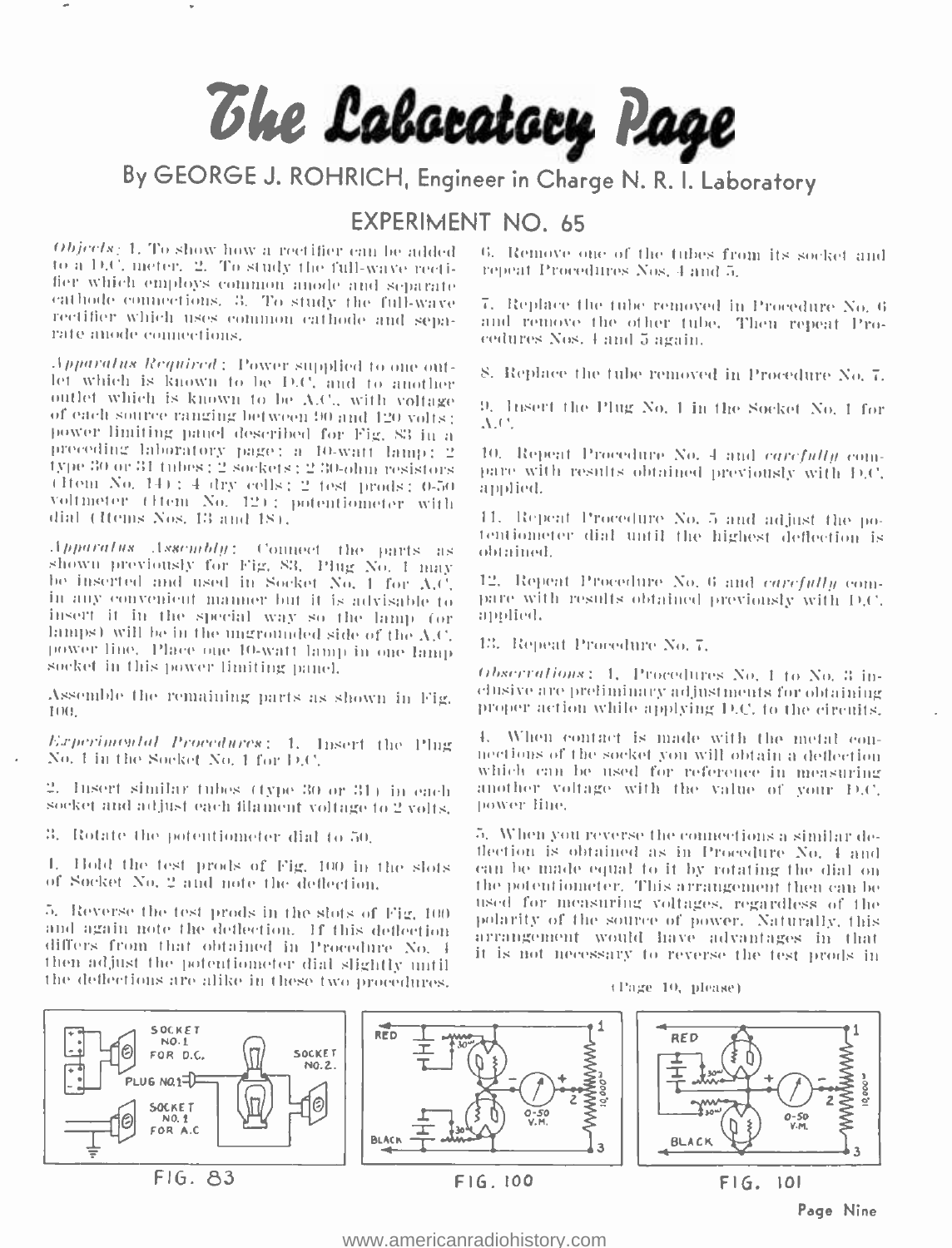### The Laboratory Page (Continued from page 9)

order to obtain up -scale deflections. However. it would not permit determining the polarity of a source Of supply which is often desirable in D.C. circuits.

n. When one of the tubes is removed you will get no deflection from one of the tests. This may happen with Procedure No. 4 or No. 5, depending tube functions as a half-wave rectifier in a similar manner as described in the preceding Experiment No. 64. Therefore, a deflection is obtained only when the proper polarity is applied by re- versing the test prods.

T. When the tubes are exchanged in their positions then the reverse observations are made. In other words you will obtain a deflection with that test which produced no deflection in No. 6.<br>Likewise, you will get no deflection with that the einemit through the potentiometer is in the<br>test which did give a reading previously. This reverse direction as before. Ho test which did give a reading previously. This shows that the other tube also functions as a half-wave rectifier but does so when the first tube is idle. Consequently, we can now understand why we get deflections in Procedures Nos. 4 and 5 when both tubes are in use.

S and 9. These procedures are preliminary for the denotes.<br>making similar tests while A.C. is applied. The the move terminal No. 2 toward No. 1 we making similar tests while A.C. is applied.

10. With A.C. applied the readings are greater than those obtained with D.C. This is caused primarily by the fact that the meter is responding to the peak voltages of A.C. These peak voltages are about 1.4 times the effective voltage. In other words if the source of power has a voltage of 100 volts in " effective voltage" this too volts of  $\Lambda.C.$  will light a lamp as brightly as 100 volts of  $D.C.$ 

Yet the A.C. varies regularly and for short intervals in each alteration the voltage reaches a maximum of 140 volts. Of course. for some intervals the voltage also is less than 100 volts. values of A.C.<br>Consequently, the effective voltage can be contracted as the spectration bears out the same considered somewhat like being the average of the voltages above and below while the changes successive conclusion in the preceding of containing each we can now turn our attention to repeating each take place.

This "average" is not a simple average but it can be worked out by fairly complicated arithme-<br>tic\_and\_shown\_to\_be\_equal\_to\_the\_"root\_mean square" of the voltages which occur at all insquare" of the voltages which occur at all in-<br>stances in the complete cycle. For this reason the "effective voltage" is often called the "root meaning Fig. 100 with Fig. 101<br>mean square voltage" or simply "R.M.S. voltage.

ll. In this procedure the highest rending is obtained at that adjustment near the center of the dial where the path of electron flow has equal<br>impodence for the forward and reverse direc- Figure 101 could be simplified still further in a impedance for the forward and reverse directions of flow. This requires knowledge of the circuit over which the electrons travel for each half of the wave. We can trace one half of the this will covare by removing one of the tubes in Fig. 100. Ing a tube.

Let us remove the top tube. Then let us say that the red test prod is attached to the negative terminal of a battery- while the black test prod is connected to the positive terminal of this battery. Tracing the path over which the electrons flow. we see that electrons originate at the negative terminal of the battery. continue to the red test prod and to terminal No. 1 of the potentiometer, then through the potentiometer to the black test prod and positive terminal of the battery.

Although it appears that the electrons could divide at terminal No. 2 of the potentiometer and enter the meter. this does not happen because the electrons cannot pass from plate and grid (the anodes) of the bottom tube in this case.

Still consider only the bottom tube of Fig. <sup>100</sup> being used. Reverse the polarity of the battery. The circuit through the potentiometer is in the tion the electrons also can enter the heated filament (the cathode) of the tube, continue to the anode and pass through the meter and rejoin the other portion of the electron stream at terminal No. 2 of the potentiometer. Thus the meter deflects.

shorten the path of electrons passing through the meter for the bottom tube but increase it for the top tube when it is in position.

12. Here we use a half-wave rectifier and find that the deflections are less than those obtained with the full-wave A.C. connection and also less than those obtained with a single tube and D.C.

The reason is that the electrons are only acting upon the meter for a comparatively short period during the half-wave action and we realize<br>at once that a full-wave connection would be more desirable for getting deflections from small values of A.C.

clusions reached in the preceding observation.

one of these tests while the circuit is changed and arranged as shown in Fig. 101. Each one of the observations will he identical with those described for Fig. 100. Therefore, either circuit

Comparing Fig. 100 with Fig. 101 will reveal that only a single set of batteries is needed for heating the filaments of both tubes in the latter circuit. Therefore, from a standpoint of economy. this last arrangement is preferred.

permanent arrangement of a full-wave rectifier by using only one filament resistor. However. this will change tilament voltages when remov-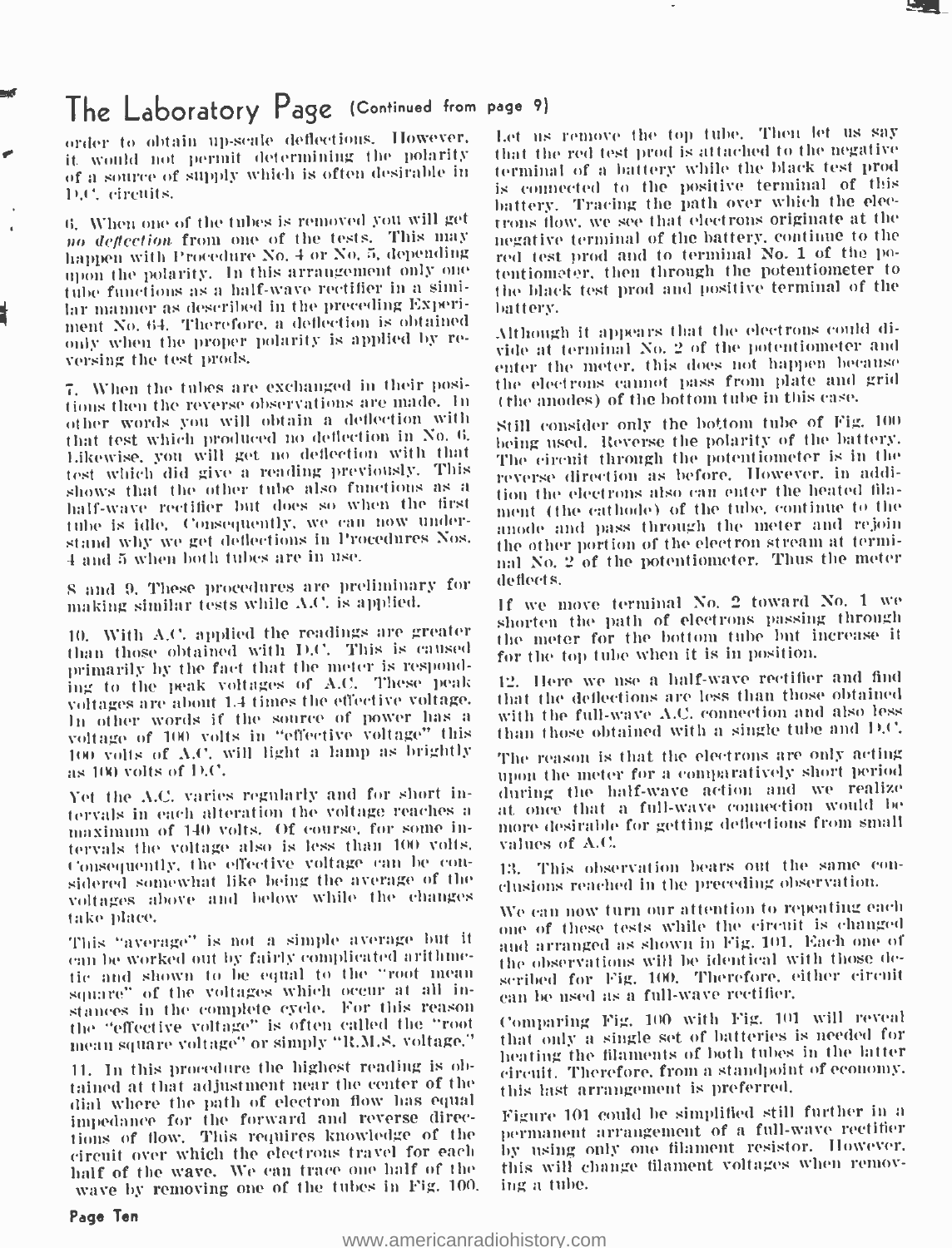

FIG. 11. Circuit diagram of Howard Model 210 Adapter.

dyne. The output frequency of a converter is - To solve the problem of experimenting with and<br>generally made equal to the frequency to which - testing television receivers in localities far away generally made equal to the frequency to which<br>the receiver is tuned when the gang tuning condenser is in the *maximum-capacity* position (plates fully meshed) ; this will be in the vicinity of  $540$  kc.

The initial adjustments of a converter for desired stations are much the same as with trimmer-type tuners, there being one antenna trim mer and one oscillator trimmer for each station. Uondenser  $C$  in the converter output circuit is adjusted for maximum volume on one station,<br>and is then correct for all stations. Remember<br>that with a converter type tuner the gang tuning spision test signal when connected into relatively condenser must be in the maximum-capacity position for automatic and remote operation.

The difference between the list price of the Plate on which is printed the desired picture<br>Howard 211 conventer and the not prim to first pattern. The tube has a conventional Howard 211 converter and the net price to servicemen allows a profit of approximately \$9 per unit : this will usually be sufficient to cover the time you spend in delivering the unit, hooking it up, adjusting the trimmers, and explain-<br>ing its use to the customer, while still giving you<br>a fair profit on the sale itself, so no extra charge aped be made for installing the unit.

Adapter Type Units. Automatic timing adapter units such as the Howard 210 unit pictured in Fig.  $I\theta$  can be built into a customer's radio without interfering with conventional manual and the resident E. R. Haas and Mrs. Haas re-<br>operation and without throwing any of the radio - Vice-President E. R. Haas and Mrs. Haas reoperation and without throwing any of the radio receiver circuits out of alignment. The position of cently gave a party for the children of em-<br>of the adapter in the cabinet is independent of a ployees of N. R. L. A considerable number of<br>the location of the game tuning the location of the gang tuning condenser, and an adapter is therefore ideal for an installation where the tuner cannot be placed close to the tuning condenser.

The schematic circuit diagram of the Howard type 210 adapter is given in Fig.  $II$ . A study of this circuit shows that it is a conventional oscillator-mixer-tirst detector stage employing a 6A8 pentagrid converter tube, with its resonant . Thank you very much, Mr. and input circuit and its oscillator circuit tuned by . tine party. It was swelelegant. input circuit and its oscillator circuit tuned by

**Push-Button Tuners** (Cont. from page 8) ton. When automatic tuning is used, this contrimmer controlled by fluit and the tuning push but - hence tuning the receiver, while the oscillator- mixer-first detector stage and any preselector stages in the receiver are made inoperative by the switch which is controlled by the white button. When conventional manual tuning is desired, the switch disconnects the adapter tube and restores operation of the regular tubes in the receiver.

> The Howard adapter unit is designed to operate<br>on receivers having I.F. values of about 460 kc..<br>since the adapter tube delivers this frequency. Adapters for other I.F. values are available at slight additional cost.



### Artificial Television Signals

To solve the problem of experimenting with and from television stations or at times when television stations are not on the air, the Phasmajector tube has been developed by the Allen B. DuMont Laboratories, Inc., of Upper Mont-<br>clair, N. J. This tube provides a uniform tele-



inexpensive associated apparatus. In place of<br>the usual fluorescent sereen of the cathode-ray tube which it closely resembles is a metallic plate on which is printed the desired picture cathode-ray electron gun and deflecting electrodes. and a special collector electrode near the metallic plate. When the Phasmajector tube is used with proper sweep circuits and amplifiers, tIle picture printed on the metallic plate is readily scanned and transmitted to a television receiver, or can be reproduced on a standard oscilloscope cathode-ray tube.

### $-\frac{\ }{\ }$ n r i $\frac{\ }{\ }$ Party for the Youngsters

cently gave a party for the children of emunder control—and get in on the fun.

There was the usual ice cream and cakes, a toy for every child and plenty of games and entertainment. Among other specialties was a real magician engaged by Mr. Haas--yes, sir--the hind who could pull rabbits out of a hat. Ile had the youngsters spellbound with his tricks.

Thank you very much. Mr, and Mrs. Haas, for a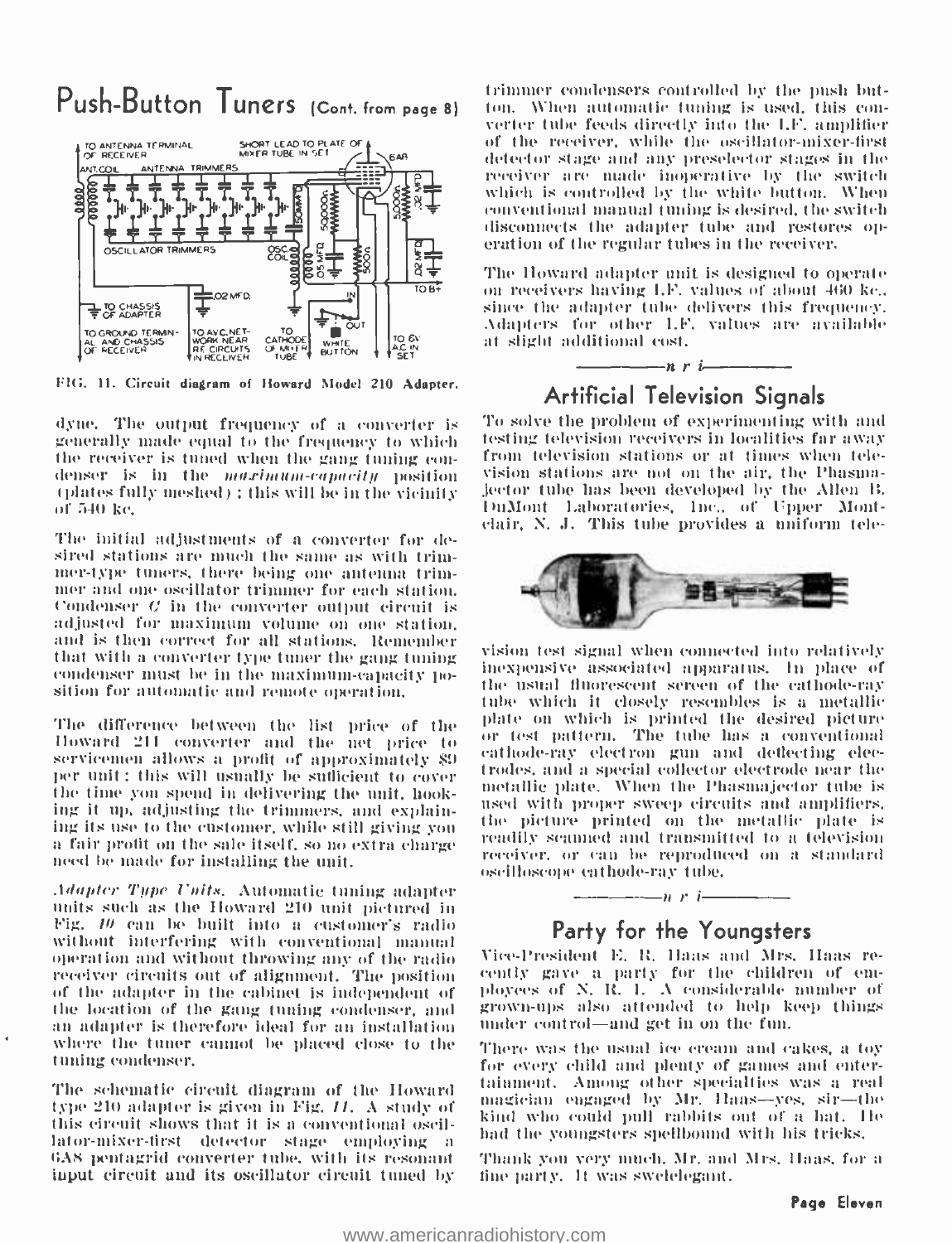### NEW RADIO GADGETS

A purely "local" radio receiver with no tuning dial and no short-wave bands has been placed on the market by RCA for music lovers interested only in high fidelity reception of local programs. This RCA symphony model, priced at \$125, has nine automatic push-buttons for tuning, a volume control and a 6-position selectivity-fidelity control giving a maximum frequency range of from 50 to 7,000 cycles. The console cabinet emphasizes the pleasingly simple lines of the eighteenth century. Eight metal tubes give a maximum output of 12 waits to the 12" loudspeaker.

An all-electric record-player which is complete in itself, requiring no connection to a radio receiver, is now offered by Allied Radio Corp., Chicago, Ill. It contains a five-tube audio amplitier delivering full 3 watts output to a 6" permanent magnet dynamic speaker. Unusual compactness makes this unit well suited for portable use wherever  $110$  volt  $\Lambda$ .C. power is available.

A combination serew-driver and wire-dresser has been devised for servicemen by Philco engineers. The insulated screw-driver is intended for adinsting trimmer condensers in receivers and push-button tuners; a specially-hooked end on the serew-driver permits arranging of wiring in a radio set and testing of soldered joints,

A new super-power loudspeaker developed in Germany operates on much the same principle as the ribbon type velocity microphone. Signal currents are sent through two corrugated aluminum ribbons, each of which is located between a pair of magnet coils which produces an intense magnetic field. The loudspeaker unit is 3 feet high, and operates with an input power of 1,000 watts.

The new Scott Telematic all-wave radio receiver can be secured with an automatic program selector. This can be set up in the morning, while referring to a radio program, so that any desired one of eight different stations will be tuned in automatically throughout the day. Around the rim of a clock built into the receiver panel is one hole for each fifteen minute period. and alongside the clock are a number of plugs for each of the eight stations. Inserting the plug corresponding to a particular station in one of these holes means that the receiver will be tuned automatically to this station during that fifteen minute period. Other features of the new Scott receiver include remote control push-button tuning, a built-in high-fidelity phonograph with automatic record changer and needle seratch eliminator, and a frequency range of from 30 to 16,000 cycles. Further information on this receiver can be obtained from the E. H. Scott Radio Laboratories, Inc., 4450 Ravenswood Ave., Chicago, Ill.

A line of multiple push-button switches for applientions where the pushing of any one button automatically releases the button which had previously been depressed is announced by P. R. Mallory & Co., Inc., Indianapolis, Ind. These switches are intended for automatic push-button tuning units, inter-office communication systems, tabe checkers, multimeters, transmitter switching applications and other applications requiring a device for making, breaking or transferring multiple circuits in any desired sequence.

A number of condenser manufacturers are now offering new mica condensers in which the customary metal plates or sheets of foil between layers of mica are replaced by thin layers of silver plated directly upon the mica by a new process. This new construction gives a highly stable and accurate unit.

The latest in remote control units for home radio receivers is a unit which can be plugged into any electrical outlet in the home, without direct connection to the receiver. The unit contains pushbuttons for tuning in any one of six stations. for turning the receiver on or off and for controlling the volume. All control is effected through the electrical wiring in the house; the control unit sends R.F. carrier frequencies of different values over this wiring to a number of relays at the receiver, each of which contains a special cold cathode discharge tube and filter circuit which responds only to one carrier frequency. It is expected that a number of the higher-priced new radio receiver models will incorporate this "wireless remote control" feature which has been announced by the RCA License Laboratory.

A plug-in type filter unit designed to reduce interference caused by electric razors, heating pads, hair dryers and similar fractional horsepower motor-driven devices, is offered by Sprague Products Company of North Adams. Mass. It plugs into any wall outlet, and the appliance plug is inserted in the end of the filter.

Zenith has placed on the market a carrier-type one-way communication device called a "Radio Nurse," The microphone or "ear" is plugged into an electric outlet in the nursery or bedroom; the loudspeaker unit can be plugged into any other outlet in the house, to reproduce all sounds picked up by the ear. Further information can be secured from Zenith Radio Corporation, 6001 Dickens Ave., Chicago, Ill.

A flat five-cable extension cord which can be run under rugs to chairside radio receivers is now available from Alden Products Company, 715 Center St., Brockton, Mass. Two wires are for power, two for a doublet antenna and one for a ground connection.

### Page Twelve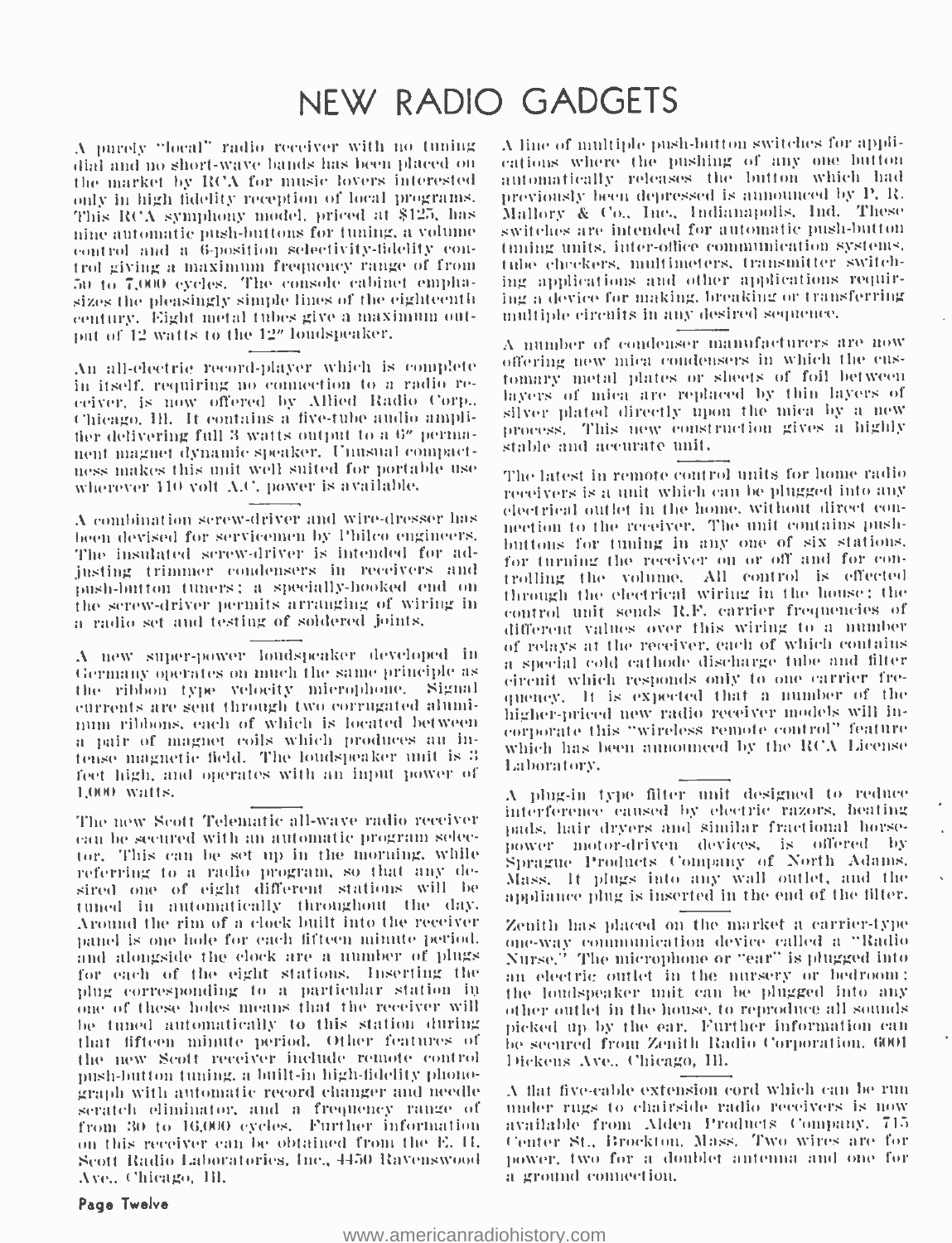### Television Will Be Demonstrated at New York World's Fair, 1939

'television, which millions still regard as some- thing vaguely mysterious and decidedly "newfangled," is to he demonstrated in the special building of the Radio Corporation of America at demonstration of television promises to be one<br>of the most absorbing phases of the Fair's program of "Building the World of Tomorrow."

itavid Sarnoff, President of the Radio Corpora- tion of America, who recently signed an agreement with Grover A. Whalen, President of the history of Radio—the world's youngest industry<br>which has proved so beneficial to everybody will he unfolded in a series of demonstrations which the RCA will provide in association with its service companies. In this manner millions from all corners of the earth will he provided with the opportunity of studying the development of Radio from the days when Guglielmo Marconi discovered wireless telegraphy to television. which is tomorrow's chapter in the sensational history of Radio.

By terms of the agreement. the Radio Corporation of America will construct on the Fair grounds at Flushing Meadow an ultra-modern<br>building which will house a veritable museum containing all branches of the Radio art and its developments.

be shaped like a huge Radio tube 136 feet in ngth and resting on a broad hase 190 feet wide. The front of the two-story building will be of the world's Fan glass, which will he brilliantly lighted at night. In the large rotunda there will be working models of various Radio devices and around the sides there will he six television viewing rooms.

The visitor who walks further into this tube-The visitor who wanks further fille this time-<br>like section of the building, will see the latest in the second day graten, of Dadis has desiting Radio receiving sets and tubes in actual process of cour present-day system of radio broadcasting.<br>
of construction, together with demonstrations of many principal RCA services.

trees and fountains, providing outdoor exhibits of the RCA communication and marine services. The plans were made by Skidmore & Ovens. New York architects, with Paul Cret as consultant.

"The Radio Corporation of America," said Mr. Sarnoff in outlining the plans for the exhibition. Fair Corporation itself and the structure is com-<br>"will tell the complete story of Radio and its — pleted except for interior work. The Communica-"will tell the complete story of Radio and its relationship with both the world of today and the world of tomorrow."

No recent invention has been more discussed

than television, and in dwelling on this science Mr. Sarnoff said :

vices is, of course, television. This infant is not yet out of the nursery, but is now learning to daily in the development of transmitting sight through space gives promise that by the time the



Model of R.C.A. exhibit building to he erected at the<br>New York World's Fair 1939. It will he shaped like a<br>Radio tube. Television programs will be featured.

As viewed from the air, the RCA Building, will be preatly advanced over its present-day World's Fair opens on April 30, 1939, television will be greatly advanced over its present-day time, we propose to demonstrate to the public at the World's Fair the workings and the possi-

Behind the building will be a large garden with  $\pm$  tem. The NBC is now engaged in developing the "While the problems of developing a nationwide television system are enormous, we have faith in the future of this new Radio art. Television is bound to have a profound influence on the our present-day system of Radio broadcasting. progress for over a year, have already demonstrated the practicability of our television sysnew program technique required by television."

> Other Radio exhibits will also be on view in an acre of ground and will be erected at an estimated cost of \$400,000. It will be built by the Fair Corporation itself and the structure is comtions Building will face toward the north end of the \$00,000.000 Central Mall. About it will he placed a group of buildings to be erected by private exhibitors in the communication industry.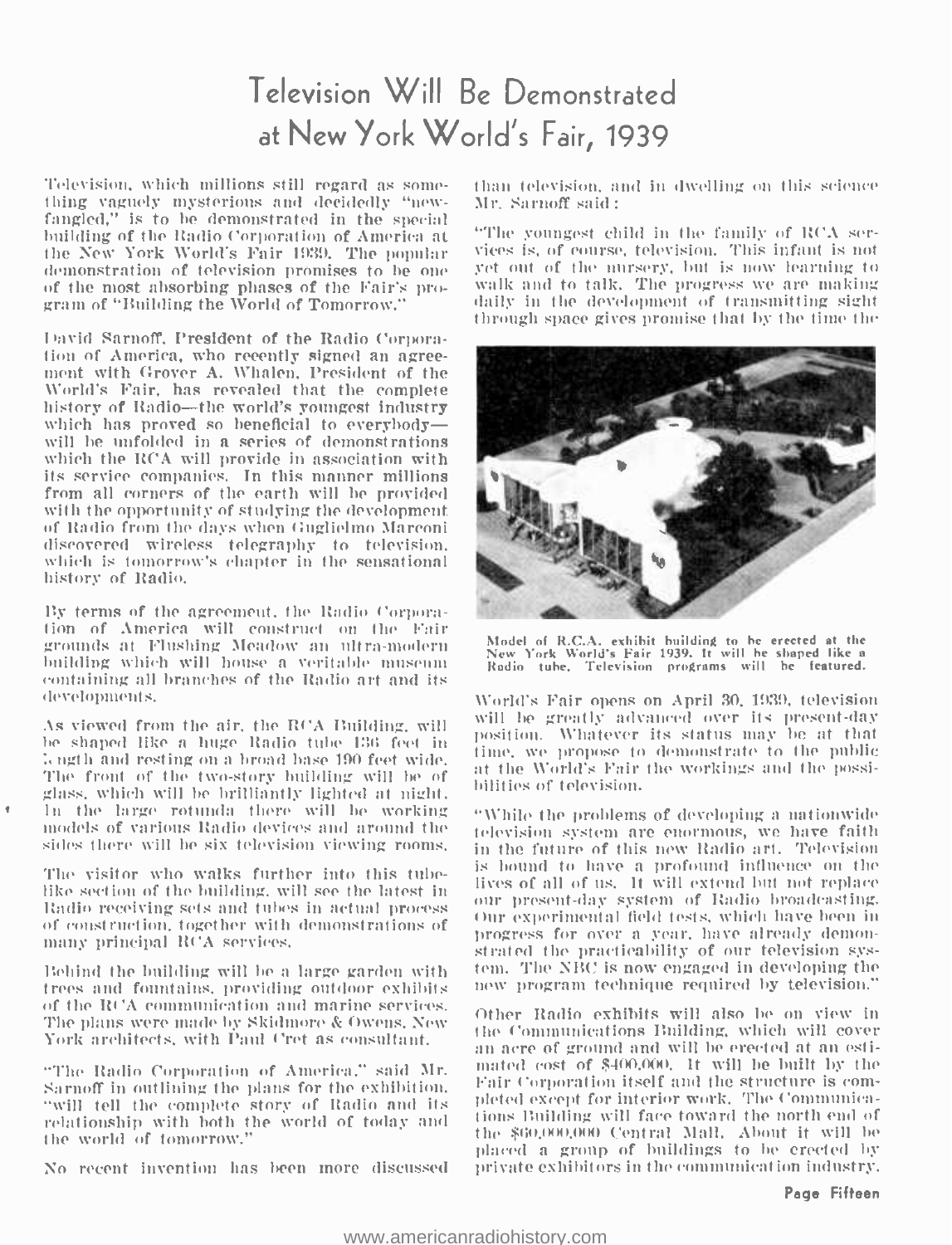

A digest of two Saturday afternoon radio talks, "The Electrical G partment of Commerce and broadcast recently by Harry R. Daniel Only those portions of the talks which deal with electricity, radio, t

E are all familiar with the story of Ben- - th<br>jamin Franklin and his kite— how, in 1752. - lo he drew electricity front the clouds. charged a Leyden jar, and proved that atmospheric electricity, which causes lightning, and frictional electricity are one and the same.

But Franklin's experiment, though successful, —the telegraph-instruments-apart-and-putting-them<br>failed to clear up the eternal mystery of elec- —together again. In the years that followed, Edifailed to clear up the eternal mystery of electricity. What is electricity? No one has ever been able to answer this question.

and thus charged with electricity by friction, liad an attraction for other substances. The compass, — market -basket. Today the total production of<br>which guides our shins by electrical magnetism. — light bulbs each year equals about 880 million. which guides our ships by electrical magnetism, was in use thousands of years ago among the ancient Chinese. Except for the compass, how-<br>ever, the marvelous power of electricity remained unharnessed for all practical purposes until less than 100 years ago.

In ancient times the patriarch Job asked his friends, ''can'st thou send out lightnings. that they may go and say unto thee, 'here we are ?' "

on a spring day in 1844 Job's question was ans- wered. This was when Samuel Morse deuoui strated the successful operation of the world's come from the factory, and even match colors. first telegraph line. between Baltimore and Washington. A gathering of notables had as- sembled in the chambers of the Supreme court in Washington to listen to the first message. Almost breathlessly they waited. At length Morse. elick, click-click went that first telegraph mes- terrupted,<br>cage ever to be sent. Instantly Morse's assistant – an alarm. in Baltimore replied with the stinte words: "What bath God wrought :" And true indeed a miracle was wrought that day.

A few years after that, in a lonely telegraph office in Stratford, Canada, an American boy named Turing every spare moment young Edison was – street signal, and the<br>busy with electrical experiments such as all boys – rider have gone by. like to make. The one thing that bothered him was that nobody could explain the telegraph. There was an old Scotch lineman working motorist driving home to have his garage doors around there and Edison used to talk with hi of the telegraph which the Scotchman could

throw on the subject was this: "If you had a dog long enough to reach from Edinburgh to London. and if you pulled his tail in Edinburgh. he'd bark in London."

the 2.000 years ago, in ancient Greece, phil- all, the modern incandescent electric lamp. In osophers knew that amber, when it was rubbed - 1882 Edison carried all the incandescent lamps in and thus charged with electricit planation. He continued his experiments, taking the telegraph instruments apart and putting them son helped to perfect the telephone, first invented by Alxa nder Graham Bell : the dynamo. for producing electric current : and most wonderful of all, the modern incandescent electric lamp. In 1SS2 Edison carried all the incandescent lamps in market basket. Today the total production of or enough to put a band of bright lights entirely around the world.

> ALMOST every day in the year, the American electrical industry presents a new marvel to American life. One of the most wonderful of all the servants of man is the new photoelectric eye. a cell so sensitive to light that it will turn on st reet lights automatically as daylight fades, proteet buildings against fires, control street traffic or elevators, inspect various products before they come from the factory, and even match colors. it may be that the photoelectric eye will prove to be one of the answers to the kidnapper, for it operates just as well with invisible, ultraviolet rays as with ordinary beams of light. 1f, in an terrupted, the electric eye instantly would sound

> In soupe American cities the photoelectric eye is already used to control traffic. At a point, for  $ex$ ample. where a bridle path crosses a busy high way, the horse and rider, as they approach the street crossing, interrupt the beam of the electrie eye. This causes a red light to flash on the street signal, and traffic stops till the horse and

> By using the photoelectric eye it is possible for a swing open automatically without the touch of a the garage.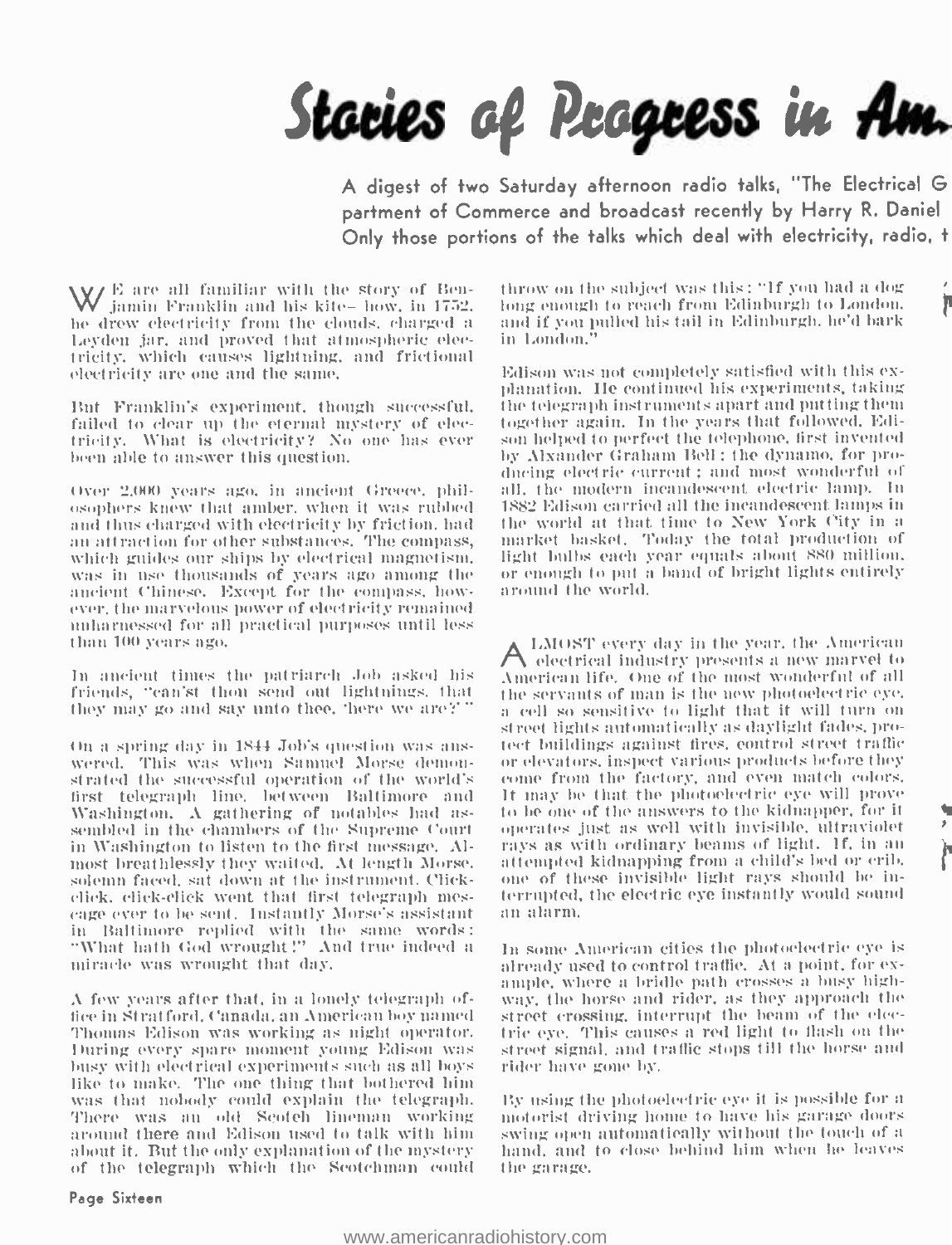## zeican Electrical Industries

oods Industry" and "Industries of Tomorrow," sponsored by the Deover a coast-to-coast hook-up of the Columbia Broadcasting System. elevision, and electronics are reproduced here.

 $A$  MONG the great industries which seem at this time to be just over the horizon is television. In the pioneer stages of this miracle of science, there stands forth one predominating. dramatic personality.

A few years before the Wright brothers' first flight, an Indiana farm boy. Francis Jenkins, came to Washington to take a Government post. But after a few years, he gave up his job to devote his life to inventing. This was the period when Marconi wireless waves were first being heralded, and soon all over America anateurs were communicating by dots and dashes. In those days, radio broadcasting was unknown. But already young Jenkins cherished a fantastic dream of sending sight, as well as sound, through the air.

In order to raise money to build his elaborate experimental machinery Jenkins began to invent things. One of these was the self-starter for automobiles. He also helped develop the projector which has made possible the modern motion picture. All told, he secured patents on 400 inventions. By the year 1922, he had carried his experiments to the point of sending the first still photograph by radio. But the dream of sending living, moving pictures through the air still haunted him. And he needed money so badly!

Turning aside temporarily from his television, he invented the paper ice-cream cup and the modern milk-bottle cap. With the proceeds of these lowly but useful inventions, he turned again to television.

And then, one bright Saturday morning in June 1925, in the old naval radio station in Washington, Jenkins focused the television camera upon a small model of a windmill. The blades of the windmill were set in motion by the wind from an electric fan. Hurrying back to his laboratory. several miles distant. Jenkins watched the image of the little windmill turning steadily in his receiving set. He rushed to the telephone and called Secretary of the Navy Wilbur.

"Mister Secretary," he cried. "Mister Secretary, come over here at once! My radiovision is working!" Secretary Wilbur and other Government officials dropped all work, jumped into taxicabs. and rushed to the inventor's laboratory. The blades of the little windmill were turning in the first successful felevision demonstration ever made. Years of experimenting continued.

And then the tragedy! Three years ago Francis Jenkins died. He never lived to see the complete fulfillment of the dreams that had been his through all the years. But every night, in New York City, experimental television programs are now being broadcast. And these broadcasts, it is said, are being received clearly both as to sight and sound by experimental receiving sets scattered throughout a radius of 40 miles. Of course, great obstacles still remain before television enters the average home. Experts predict that at the present stage of development something like one billion dollars' worth of new equipment will have to be manufactured and sold before television really comes into its own.

 $S$  of far, we have not mentioned the radio, Many  $S$  of you, I am sure, have listened to the thrifling accounts of the rescue work during floods; it is a fact that many lives thus were saved through radio. And the most wonderful developments of radio are as yet ahead of us.

Perhaps, even before the billion-dollar television industry is developed in the United States on a commercial scale, radio will have gone into other fields which now seem entirely fantastic. Before long it may be possible for you while riding in your automobile to pick up a wireless telephone and talk with your home, or with any other telephone connection, anywhere. Such an invention already has been successfully demonstrated abroad. And still more amazing is the possibility of small portable radio telephones and receiving sets of vest-pocket size with each person assigned his own radio telephone number.

A LENANDER THE GREAT, so it has been re-<br>corded, wept when he found there were no more worlds to conquer. But modern man knows no such limitations. The attitude today is that there is no limit to the worlds which remain to be conquered. So, a salute to our men of science, to our inventors, and to our industrialists, for under their leadership the dreams of today will become the realities of fomorrow.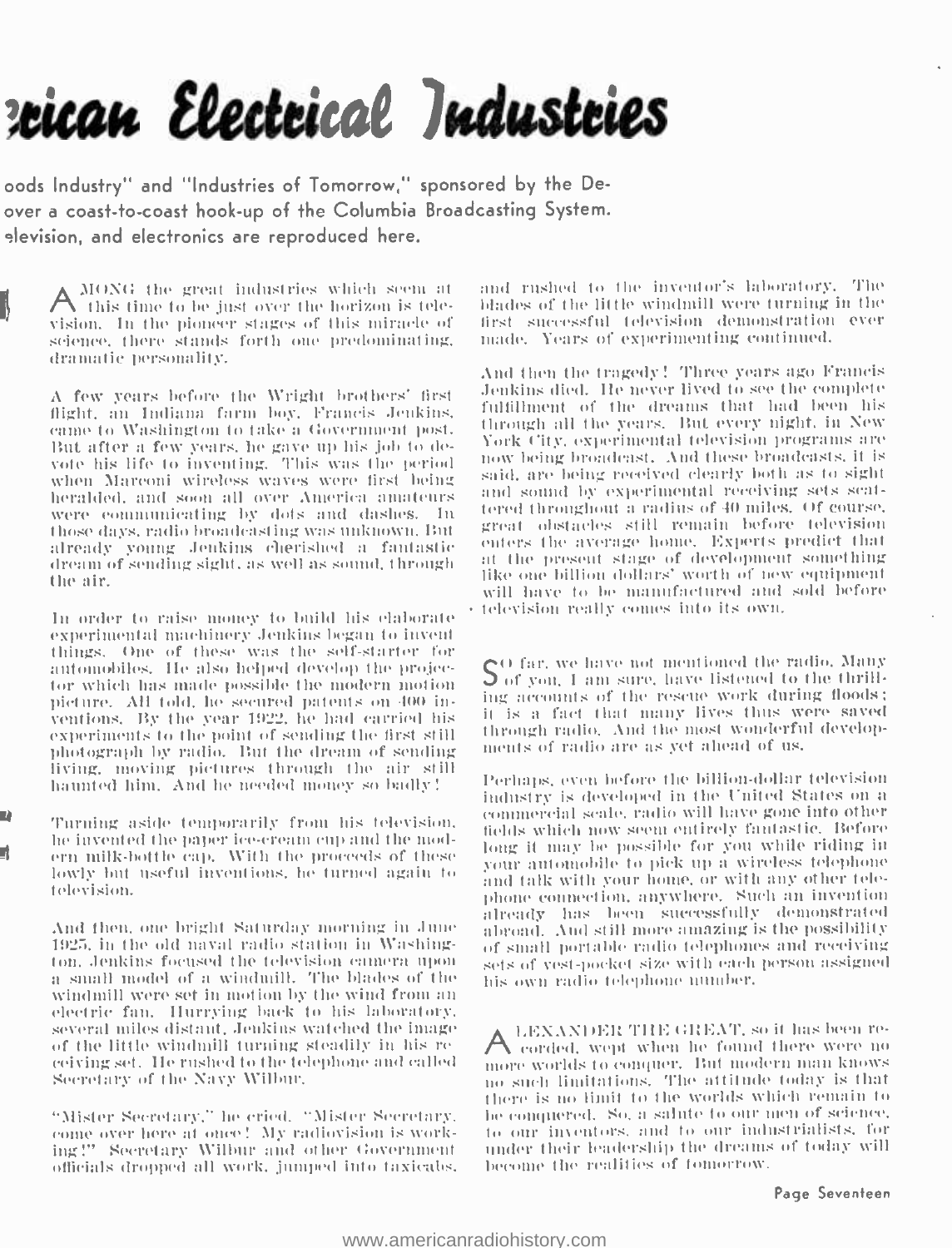### New Midget Electrolytic Condensers

Amazing reductions in size are clearly evident electrolytic condensers announced by two manu-<br>facturers. With these new units, installation be-<br>comes as simple as for mounting a tubular paper<br>condenser. Terminals are insulated and have pig-tail leads, while a protective cardboard<br>sleeve insulates the container. The new units can thus be used for practically any replacement regardless of the size of the original unit.



The midget electrolytics introduced by the Sprague Products Co. of North Adams, Mass.<br>are known as Sprague "Atoms," An 8 mfd., 450are known as Sprague "Atoms." An 8 mfd.. 450 - volt "Atom" is shown exact size in one of the illustrations: it is only  $\frac{n_i}{l}$  in diameter and for<br>15," long, and has a list price of only 60¢. size tither sizes and dual units in the Sprague line are proportionately small in size as well as low in price. A folder describing the new Sprague line of condensers will gladly be sent by the manufacturer upon reynest. or can be obtained from any Sprague jobber.



The new Cornell-Dubilier line is known as the Tyke RR etched -foil electrolytic line. These are available in single sections only, in capacities up to 40 mfd. at 150 volts D.C. rating, and up to 8 mfd.. 450 volts D.C. For full details, write to Cornell-Dubilier Electric Corp., South Plainfield. N. J. An exact size illustration of one of the new Cornell-Dubilier BR electrolytics is shown.



### New IRC Catalog Now Available

A. completely new and attractively printed 12 -page catalog. detailing the complete merchandise line of IRC Standard Resistors and Volume Controls has just been issued by the International Resistance company. 401 North Broad Street, Philadelphia. Penna.



Page Eighteen

### Philco Diagrams in Handy Form

The Philco Wiring Diagram Book for servicemen and service departments is now available in two volumes, according to an announcement from J. R. Jackson, Philco service engineer. Volume One contains all wiring diagrams of every I'hileo home radio built from the start of the company through 1931í. with parts layout diagrams and complete parts lists. Volume Two includes the same information on the 1937 and 1938 models. with all alignment and adjusting data for these models. Additional information concerning these hooks can be secured from any I'hilco distributor.

### $n \rightarrow -$ Wood Pegs Support Any Chassis

A set series of 36 hardwood rods varying in length from 116 to 8", fitting into able to servicemen for supporting any size of radio chassis in an inverted position during repair work.

This device can he set mp without loss of time and without screwing or clamping.

For a descriptive circular and price of this R A DI O J A C. write to Cooks Mfg. Co.. 274 Miles Square Road, Yonkers, N. Y.





### New Photoelectric Control Unit Has Built -In Light Source

 $\frac{1}{\sqrt{1-\frac{1}{n}}}\left\vert \frac{1}{n}+1\right\vert$ 

The latest in photoelectric burglar announcers is a single compact unit which can be installed anywhere simply by plugging into a wall outlet. Phototube and light soiree are mounted side by side; the unit is aimed in any desired direction. and persons or objects interrupting the light beam within the detecting range of the unit reflect light back to the electric eye, thus setting off the alarm. An extremely sensitive circuit source formerly required in photoelectric units of this type. Additional information on this self - contained photoelectric control unit can be obtained from the manufacturer, the Photobell Corporation. 96 Warren Street. New York City, New York.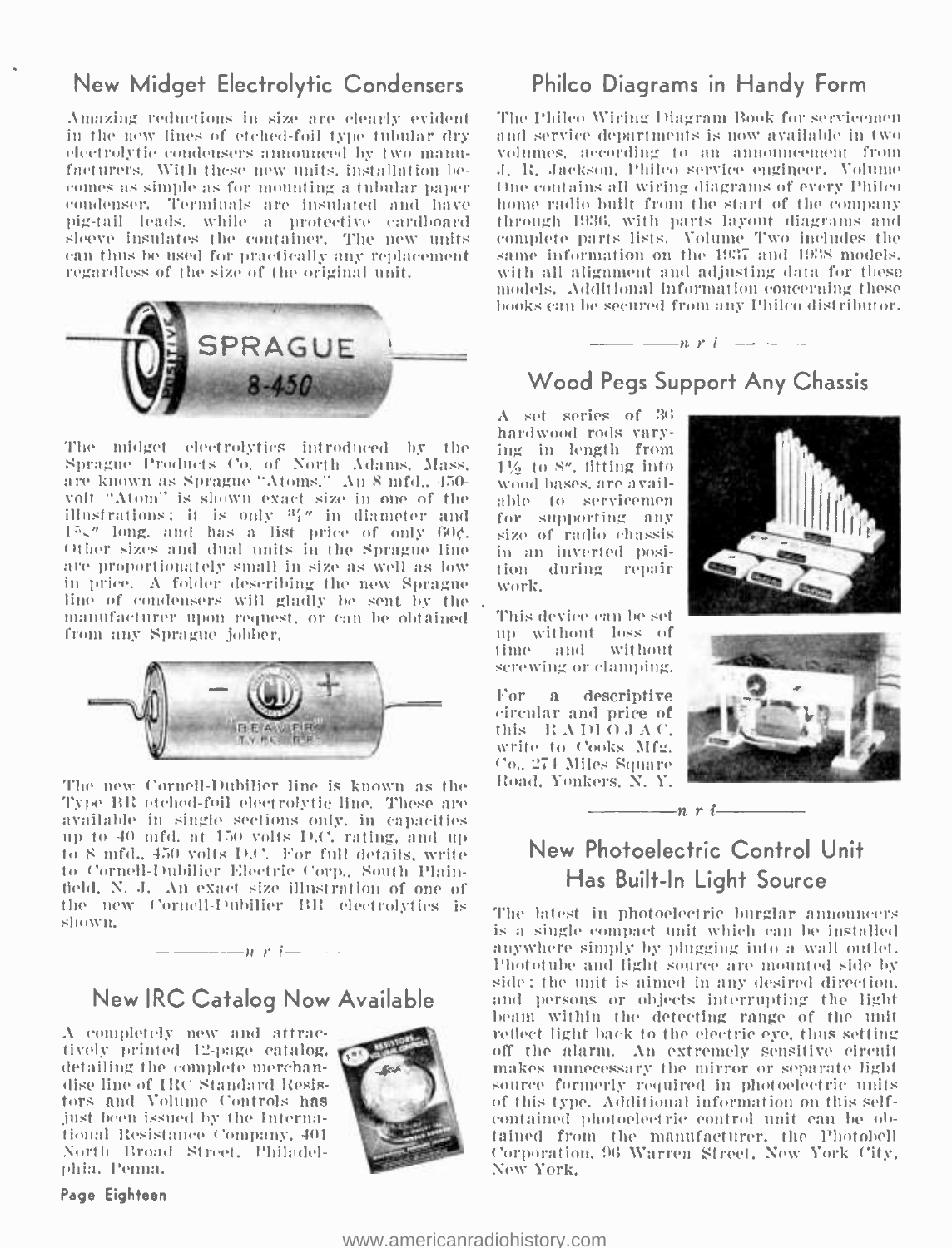### Why N. R. I. Teaches Theory

### **By JOSEPH KAUFMAN**

N. R. I. Director of Education

WILL the arrival of a modern alt-wave, highfidelity receiver in your shop result in a fecting of bewilderment-a fear that the many new gadgets will prove too much for you?

Because every new Radio receiver development is simply a new combination of old and familiar Radio principles, a working knowledge of Radio Theory is the autidote for the problems created by new Radio developments. This knowledge of theory is the one big advantage you will have over the self-made radio man.  $\Phi_{\mathbb{C}} = \Phi_{\mathbb{C}} = \Phi_{\mathbb{C}} = 1$ 

When called upon to give an extinate, will you he able to locate the trouble promptly in the presence of the customer and give an accurate estimate, or will you have to guess at the tronble and run the risk of either taking a loss by quoting too low, or losing the job by quoting higher than necessary for a fair profit?

Each Radio ailment has definite symptoms; a knowledge of Radio Theory enables you to recognize these symptoms and interpret them in terms of circuit defects. By locating the trouble quickly. you prove your competence and better your chances for securing the job at a protit.

 $\pm 1$  $\dot{\mathcal{M}}$ 

Will receiver complaints like distortion, fading and intermittent reception bring headaches to Han? Will you waste lime poring over circuit diagrams and files of service hints, replacing one part after another until you hit upon the troubte, then find yourself unable to collect for this wasted time?

Localizing of defective parts takes by far the greater portion of the average serviceman's time. An understanding of the theories underlying the performance of each part enables you to recognize symptoms as being due to defects in particular parts or groups of parts: theory plus brain work accomplishes in one minute a job which<br>may take your tingers sixty minutes. You profit from this saving of time.

Can you read service instruments in terms of defective condensers, open coils, and burned-out resistors, or do you simply read them in terms of rolls, amperes and ohms and then wonder what to do mext? And those curves you will get on your calhode ray oscilloscope-will they rereal innermost secrets of receivers or will then simply be curves?

Every Radio servicing instrument has a host of stories to tell -- if you can understand its



**JOSEPH KAUFMAN** 

language. Theory tells you which readings are normal and which are abnormal, which curves represent practical perfection and which indicate trouble. A knowledge of Radio Theory thus enables you to get the most out of the dollars you spend for servicing instruments.

Will now use that old-fashioned technique whereby you painstakingly check all tubes, voltages, point-to-point resistances and parts values on a receiver when your first random gnesses fail? Will non-waste raluable hours poring over circuit diagrams and voltage tables, scrricing by guesswork rather than brain-work? Will you find it necessary to work far into the night, leaving no lime for the rest and recreation so rital to your health and enjoyment of life itself?

Modern service techniques, which work directly from effect to cause without the elaborate, timewasting rigmaroles of the past, permit you to do service work so much faster that you can take on extra jobs, boost your income and still have plenty of time for recreation. But modern technique is based upon a thorough understanding of what goes on inside the receiver cabinetupon a working knowledge of theory as presented in the N.R.I. Course.

When you are unable to secure locally, the exact part specified in a service manual, will you spend time and money ordering it by mail or will now try available parts until you hit upon one which works after a fashion?

Variations of greater than 100% in part values are permissible in some Radio circuits, while in others it is necessary to use exact duplicate replacement parts. A practical working knowledge of Radio theory reveals the limits for the part in question, eliminating wasted time.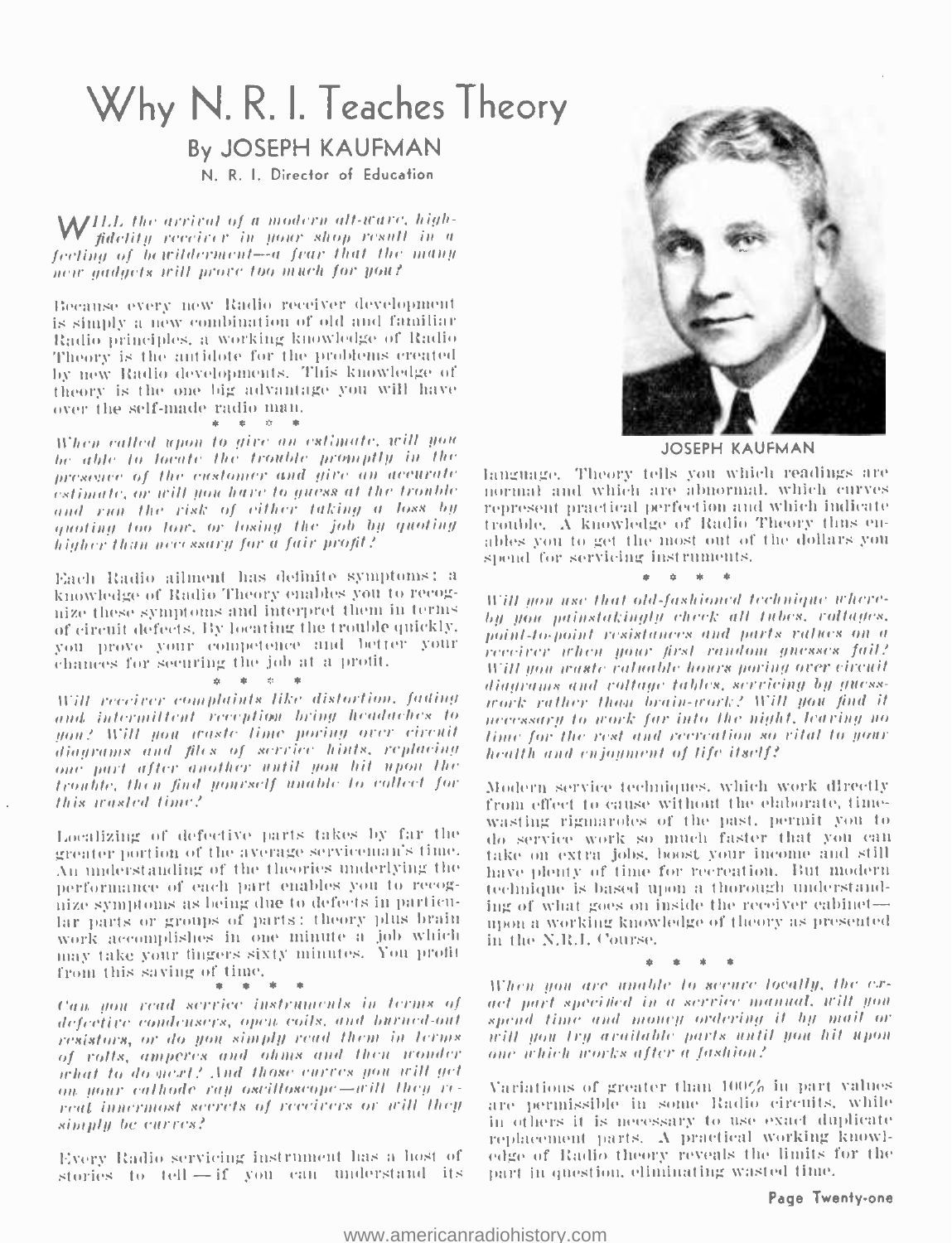### BROWNING ALL -WAVE RECEIVER KIT

For those who want the thrill of building an abuilt a modern combination radio cabinet and all wave superheterodyne receiver which really abookcase and want to install therein a good can give sensational distance-getting r noise level, Browning Laboratories, Inc., have - pack to give a portable developed the Browning 83, a 10-tube, 4-band - ing and vacation trips, developed the Browning 83, a 10-tube, 4-band kit Which can he assembled with no more tools than at screw- driver, a pair of pliers and a soldering iron.

The complete kit contains every part needed. including at special etched and engraved front panel and a formed chassis with all holes punched: the only extras required are the tubes. loudspeaker and a cabinet. Included with the instructions, a schematic circuit diagram for cheehiug purposes and four actual -size wiring diagrams. as follows: a, arrangement of parts and wiring above chassis;  $b$ , filament circuit wiring diagram;  $c$ , resistor wiring diagram;  $d$ , condenser wiring diagram, and all connections<br>now shown in the other diagrams. The tuning<br>unit is completely assembled, wired and aligned<br>at the factory, and the band-pass LF, transformers are accurately tuned to the correct I.F. value of  $456 \text{ kg}$ , so even the novice can secure proper alignment of the entire receiver without the aid of a signal generator.

already have a good console cabinet or paye

built a modern combination radio cabinet and bookcase and want to install therein a good pack to give a portable all wave set for camp-



Completed Browning 83 all-wave receiver

as on sections of the kit can be obtained free<br>The Browning S3 kit is ideal for those who – on request by writing to Browning Laboratories,<br>already have a good console cabinet or have – lnc., 750 Main St., Winchester, Mass Literature giving complete technical data and<br>prices on the complete Browning 83 kit as well



Here are a few of the diagrams furnished with the Browning 83 kit

Page Twenty -two

### <www.americanradiohistory.com>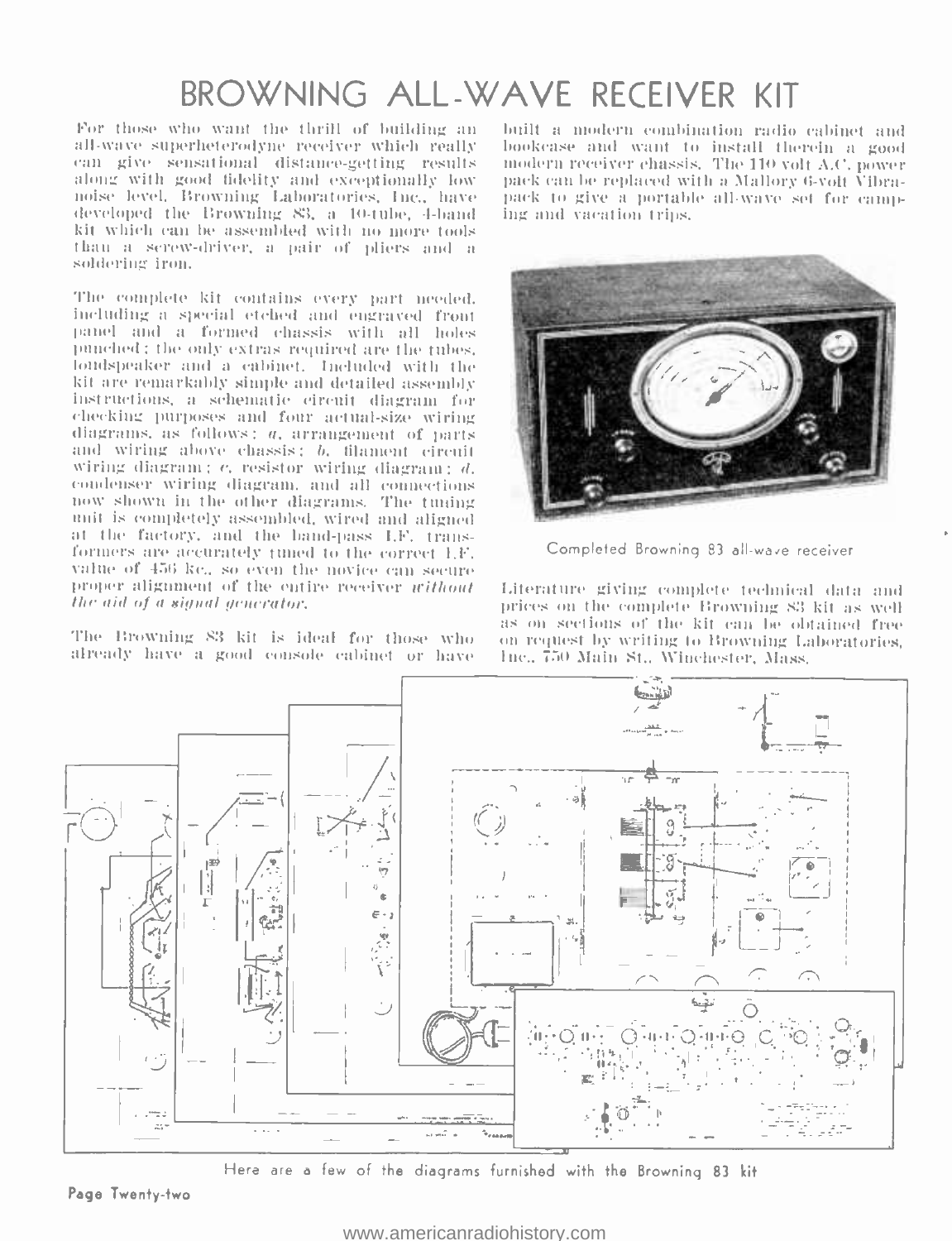

### Electric Fingers Feel .00001 Inch!

An instrument which measures the thickness of metal foil to an accuracy of J00001 inch without even touching the foil is among the newest products of the General Electric research laboratories. The foil is passed through a high frequency magnetic field which induces eddy currents in the foil; the effects of these eddy currents on the field are measured with ordinary electrical instruments calibrated in terms of foil thickness.  $\frac{1}{\sqrt{1-\frac{1}{2}}\sqrt{1-\frac{1}{2}}\sqrt{1-\frac{1}{2}}\sqrt{1-\frac{1}{2}}}}$ 

### Native Wife Costs One Radio Set!

The price of an average wife in Uganda, Africa. has gone up to the level of one radio set. For a first-class maiden, however, a phono-radio combination may be asked.

### A Below-The-Waves Radio Broadcast!

 $\cdots$   $\cdots$   $\cdots$   $\cdots$   $\cdots$ 

A radio broadcast from a submerged submarine was recently made for the first time by NBC. Coaxial cables were sent up through the periscope after the sub had submerged, in order to got the automas above water. The sounds of tornedoes being fired from the U.S.S. R-14, as well as the voices of officers and erew, were radioed to a surface eraft for rebroadcast over the nationwide NBC network.

### Now You Tell One!

According to one Mexican radio fan, "When a lot of people tune in on the same program, there aren't enough radio waves to go around, so sets which are tuned in late wou't get loud. The thing to do is tune the station in early and grab your share of the radio waves before some one else does," (Theoretically there is some truth in this belief, but actually the power absorbed by a single radio receiving auteum is almost negligible in comparison to that radiated by a broadcast transmitter. Regular broadcast stations in this country together send a total of about 3.250,000 watts of power into the ether.)

### $\frac{1}{\sqrt{1-\frac{1}{\sqrt{1-\frac{1}{\sqrt{1-\frac{1}{\sqrt{1-\frac{1}{\sqrt{1-\frac{1}{\sqrt{1-\frac{1}{\sqrt{1-\frac{1}{\sqrt{1-\frac{1}{\sqrt{1-\frac{1}{\sqrt{1-\frac{1}{\sqrt{1-\frac{1}{\sqrt{1-\frac{1}{\sqrt{1-\frac{1}{\sqrt{1-\frac{1}{\sqrt{1-\frac{1}{\sqrt{1-\frac{1}{\sqrt{1-\frac{1}{\sqrt{1-\frac{1}{\sqrt{1-\frac{1}{\sqrt{1-\frac{1}{\sqrt{1-\frac{1}{\sqrt{1-\frac{1}{\sqrt{1-\frac{1}{\sqrt{1-\frac{1$ Village Radios in India Are Padlocked!

Many villages in India have only one radio receiver, this being provided by the government for community reception. Each of these batteryoperated receivers is mounted in a metal box. is permanently timed to the nearest radio station, and is controlled by a clock-work timeswitch which turns the set on and off at the correct time each day for the village listening hour. The box is padlocked, to prevent fampering by curious natives. About once every three weeks a technician makes the rounds of these receivers, changing the storage battery which serves as the power supply and winding the time clock.



RADIO COMMANDS PUZZLE EIONS! Clyde Beatty, famous animal<br>trainer, recently directed his lions via a microphone and an NBC radio station, with a radio receiver in the lions'<br>cage. The lions recognized the voice of their master but became so confused in trying to figure out where he was that they started a free-for-all fight. Beatty's arrival in person ended the scrap.

ANTENNAS RIDE ON MERRY-GO-ROUND! The two 195-ft. high antenna Holland are mounted on a massive 145it. long steel "merry-go-round" which can be rotated on its circular track. Signposts indicate the correct tower positions for concentrating the highly-directional 31-meter signals on a particular country.

RADIOS ARE INSECT HOTELS! Truly ingenious are the methods used by radio servicemen in the South for killing the cockroaches, scorpions and spiders occasionally found in radio sets. Some favor cleaners' naptha applied<br>with a spray gun; others place the radio under a canvas hood to form a letlial chamber, and force in auto exhaust gases for a few minutes.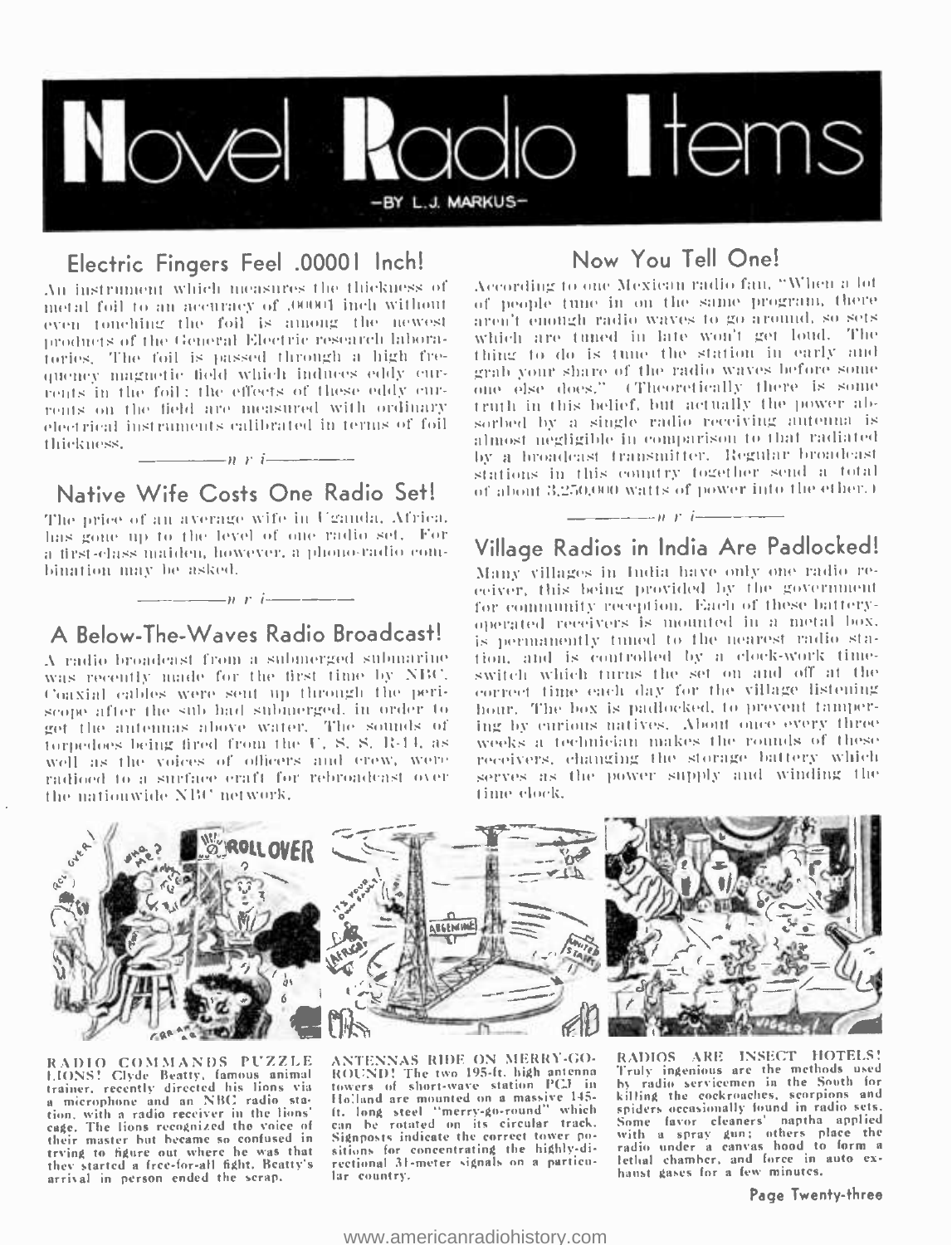

### A MESSAGE FROM VICE PRESIDENT EARL BENNETT OF THE N.R.I. ALUMNI ASSOCIATION

### Why I Am A Member of N.R.I.A.A.

I have been a member of N. R. I. Alumni Assoelation since 1930. That's eight years. Every<br>day of those eight years I've had my eye on the ball wherever the Alumni Association is concerned. I've worked for it--been elected Vice

President for four years, and I've been Chairman of the Chicago<br>Chapter four times, I am holding both offices right today, and am trying my best to do all in my power to make the Association the greatest organization of Radio servicemen in the world. (It really is an international organization, you know.) Do I get tired of doing these things? NO! I am proud to volunteer my services to the Alumni-and I am proud of the Alumni!

We don't like to ask fellows to join the Alumni. We would much rather

have them feel it is a privilege to be able to join. Membership in this organization is a distinction -an honor money cannot buy.

I have often been asked, "What can the Alumni Association do for me?" My answer always has heen, "That is not the spirit which makes for success. We are all working for better things in Radio for servicemen everywhere. It is not a matter of what the Alumni can do for you. It is a matter of what you can do to help the Alumni."

In organization there is strength. Take the words of Mr. B. E. Jenkins, Manager, Electronic Division, Weston Electrical Instrument Corporation. Newark, N. J., who said in a letter; "Organizations now in existence have bettered the service-

man's position. They have obtained nuich needed recognition from Radio manufacturers. Furthermore, they have increased the Radio man's carning power, at the same time eliminating many unfair practices. All servicemen who believe in their future should belong to, or support an organization devoted to their welfare.'

I wish we could all get together once a year for a big rally to the colors of N. R. L. but we can't do that. For this reason, we have these pages set aside for us in National Radio News. I am intensely

interested in each line of each issue, and am grate ful for the chance to greet you all in this way. If I can do anything to help a fellow member you'll find me at 1408 Brown Ave., Evanston, Hl. You'll find me a real booster for N. R. I. A. A., and any of its members.

Fraternally yours,

Earl R. Bennett Vice President N. R. I. Alumni Association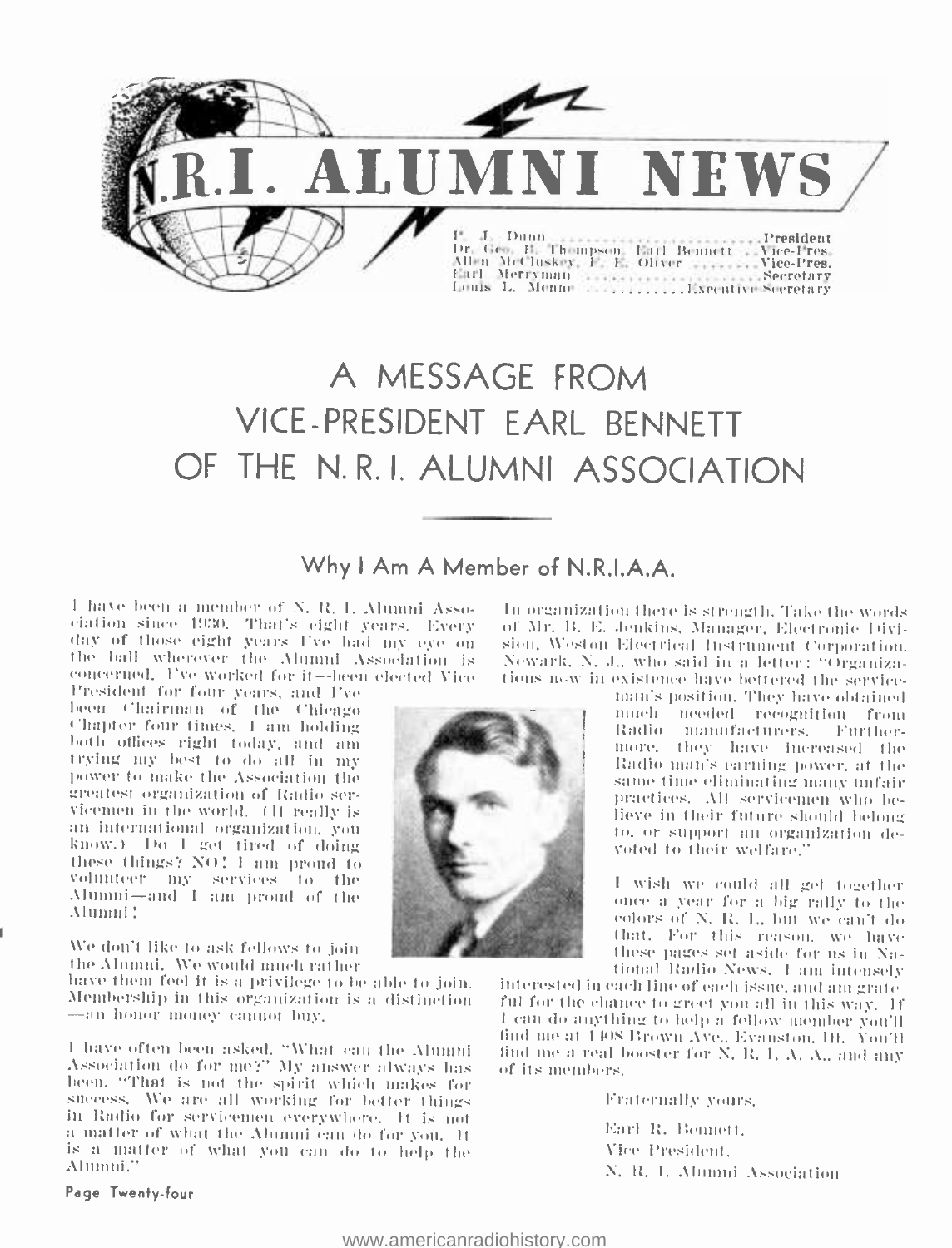



Send in your service notes. We will re-word them for publication. To qualify your note for the NEWS you must have observed the same trouble on two or more identical receivers.

**PHILCO MODEL 37-361 IDEAD** Look for shorted part in voltage divider which is 35 ohns, replace with new 35 ohn resistor. L. STEVENSON, Camada,

 $u, v, i, ...$   $---$ 

VICTOR MODEL R-33 DISTORTION Look for shorted condenser in tilter circuit, Condenser rated at 150 yolts 4 mfd, replace with 4 infd. 600 volts.

L. STEVENSON, Canada.

 $n + i$   $-$ 

**MAJESTIC MODEL 50** 

DEAD

Look for wire which goes to screen grid of R.F. tubes. This wire goes from voltage divider through condenser can to the screen grid of R.F. tubes. Found wire was shorted in can, replaced with new wire then found by-pass condenser had broken down, reidaced condenser which is .1 mfd. L. STEVENSON, Canada.

 $\sim$  2 = 2 = 11 F i = 2 = 2 = 2

**MOTOR-BOATING** PHILCO MODEL 70 Look for shorted by-pass condenser in grid circuit of output tube  $47$ .

L. STEVENSON, Camada,

 $\cdots$   $\cdots$   $\cdots$   $\cdots$ 

RCA VICTOR MODEL (5-3 DISTORTION Look for shorted resistor in voltage divider which is 5000 ohms, replace with new one of 2 wafts. L. STEVENSON, Canada.

 $n r$   $i$   $-$ 

DEFOREST-CROSLEY 850

DEAD Look for burnt out resistor in screen grid circuit which is riveted to the chassis, replace with 6000 ohm 2 watts.

 $\frac{1}{2}$   $\frac{1}{2}$   $\frac{1}{2}$   $\frac{1}{2}$   $\frac{1}{2}$   $\frac{1}{2}$   $\frac{1}{2}$   $\frac{1}{2}$   $\frac{1}{2}$   $\frac{1}{2}$   $\frac{1}{2}$   $\frac{1}{2}$   $\frac{1}{2}$   $\frac{1}{2}$   $\frac{1}{2}$   $\frac{1}{2}$   $\frac{1}{2}$   $\frac{1}{2}$   $\frac{1}{2}$   $\frac{1}{2}$   $\frac{1}{2}$   $\frac{1}{2}$ 

L. STEVENSON, Canada.

### **NORTHERN ELECTRIC 53**

Look for loose rivet on tuning condenser frame which will cause a short when tuning from one station to another, replace with nut and bolt. L. STEVENSON, Canada.

ROGERS MODEL 861

DEMI

Look for shorted tone control condenser. Will not show up if shunted with new one, must be disconnected from set and tested.

L. STEVENSON, Canada.

**MARCONI MODELS 73-76** 

DEMI

DEMD

Look for shorted or dead condenser in plate circuit of oscillator tube. Will not show up if shunted with new one. One end must be free. Also check resistor for right value as the condenser being dead or shorted causes resistor to over-heat.

L. STEVENSON, Canada.

**ROGERS MODEL 611** 

rating unit.

DEAD Look for shorted by-pass condenser in screen grid supply voltage circuit.

 $n$   $i$   $-$ 

 $n r$   $-$ 

L. STEVENSON, Canada.

DELCO AUTO RADIO

MODELS 611 AND 613 Set draws abnormal current. If the vibrator is found to be O. K. check the buffer condenser across plates of 6X5C, replace with a 1500 volt

A. E. BARWOOD, South Africa.

 $+$   $+$   $i$   $-$ 

**GENERAL MOTORS MODEL 628** - DEAD If low or no screen voltages on 6106, R.F. or 6A7 tubes check the by-pass condenser, if O. K. check the twin 25,000 voltage divider for opens or change in value. This resistor is located on top of chassis near 85 tube.

 $+$   $+$   $+$   $+$   $+$   $-$ 

A. E. BARWOOD, South Africa

1937 & 1938 **USING RUNNING BOARD OLDSMOBILE** AS ANTENNA See that the guards which are supplied with antenna do not touch the running board supports as these are insulated from chassis.

A. E. BARWOOD, South Africa.

(Page 27, please)

Page Twenty-five

DEAD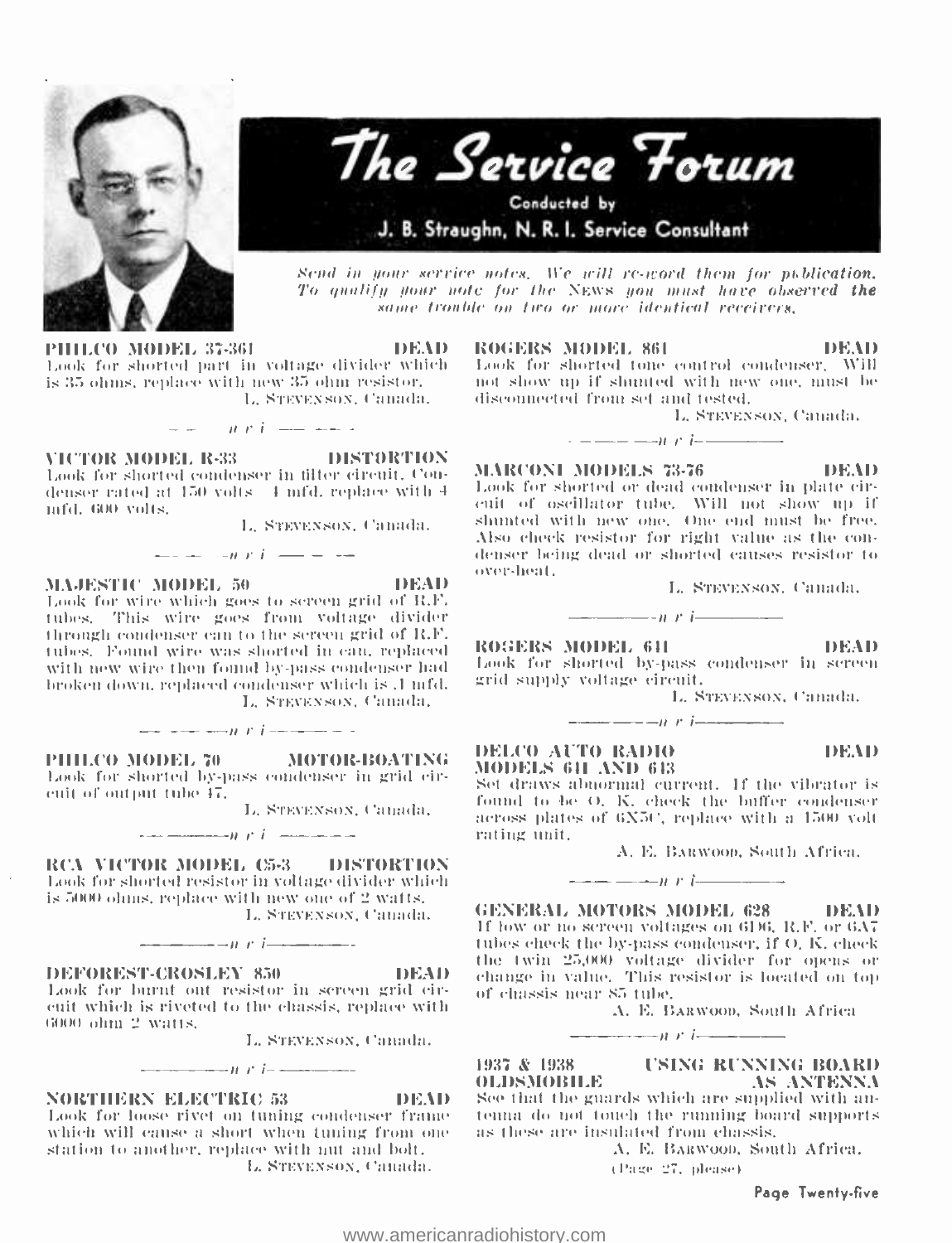### Here and There Among Alumni Members

The Baseball season is in full swing. Fans will be interested to know that Willis Hudlin of the Cleveland Indians is a former student of N. R. I. Roy Weatherly of the same team is at present a student of N. R. I. Several professional players in minor leagues are also enrolled with N. R. I.

Speaking of athletes, wrestling fans will revognize the name of Carl Van Hoffman, professional *acrestier*, who also is a student of N, R, I,

Elmer Westman of Fenton, Mich., has a good stunt. He prints a card one-half of which is a business card featuring his Radio servicing business, the other half gives a complete schedule of the home games of the Detroit Tigers.

M. L. Githins writes to say he is Junior Radio Operator, Bureau of Air Navigation, Department of Commerce, al Rawlins, Wyo.

Steve Buzanoski, Bristol, Conn., has had a boost in his family from three to four with the coming of a daughter. The little lady is doing fine and we are glad Mrs. Buzanoski is improving steadily after being seriously ill.

William H. Cooper, Jr. of Philadelphia is highly recommended by the Cantains of the Atlantic Refining Co. and Gulf Refining Tankers for work done on their sets. Cooper shows a clear profit of \$2360.90 for the last twelve months from his full time Radio business.

Word comes to us that our member, P. J. Bergot passed away. He had a fine position with All-America Cables, Inc., Santo Domingo, We'll miss him.

**Frederick H. Brill of West Haven, Conn. is doing** part time operating at Station WELL, He has a Radiotelegraph First Class License.

Graduate Charles Dreschnack is so enthusiastic over the benefits of N. R. I, training, he never overlooks an opportunity to recommend it to an ambitious man. As a result sixteen students, so far, are traceable to the work of Mr. Dreschnack. N. R. I. is very grateful for this cooperation.

Lowell E. White, who graduated in June, 1927 is doing splendidly with John Davison Radio Co. of St. Petersburg, Fla.

We are glad to know that Edward A. Madonio of Dunlo, Penna., who has been in poor health for some time, is now well on the road to recovery.

James Skelton of College Point, N. Y., recently graduated and immediately joined the Alumni

Page Twenty-six

Association, But what we wanted to tell you is this. He traveled forty-three miles each wan, each day, to work and still found time to study.



Where there is a will there is  $100H$  $\mathcal{L}$ 

A blessed event at the home of Jack A. Kelsey of Los Angeles, Calif., but he doesn't say whether it is a boy or girl--or both.

Charles Adler of Madison, Indiana, is Superintendont in a large plant, but he is better known for the expert Radio work which he does in his spare time.

One of the finest shops in the Middle-West is operated by Leon R. Lember of Staunton, Ill. He graduated in 1933, and says his N.R.I. training has given him a profitable life-time vocation.

Dr. W. E. Everette, who graduated in 1924 and who was a staunch supporter of the Alumni. passed away at Radio Summit, San Rafael, Calif. His work on earth will long be remembered.

"I am now in possession of a Commercial First Class Radiotelegraph license, endorsed for Radiotelephone first class. Not a single question in either phase of the examination, covering both branches, was asked but what it had not been covered by lesson text furnished by N.R.L." says Richard E. Fricks of Portsmouth, Va.

Graduate F. R. Hills, who is known to just about everyone who has anything to do with Radio for miles around Regina, Sask., Canada, has been down for several weeks with a severe case of flu and at last report was recovering, although still very weak.

Hoyt Moore of Indianapolis, Ind., has a great deal of fun showing the movies which he took while attending the original convention in 1929. when the N.R.I. Alumni Association was formed. Moore is completing his eighth year as instructor of Radio in the Y.M.C.A. night school, besides doing a nice servicing business. N.R.I. has enabled his family to enjoy a higher standard of living right through the years.

A graduate of 1924 writes us he is doing very well in Elkins, Ark, He is Edmon D. Woods, who has made a lot of dough in the Radio business these last fourteen years.

A. E. Wilkie of Sebastopol, Calif., owns a poultry ranch in a section surrounded by a number of live towns. His part time Radio business has grown to a point where he must give full time to it. Anyone interested in a poultry ranch will find Mr. Wilkie ready to sell.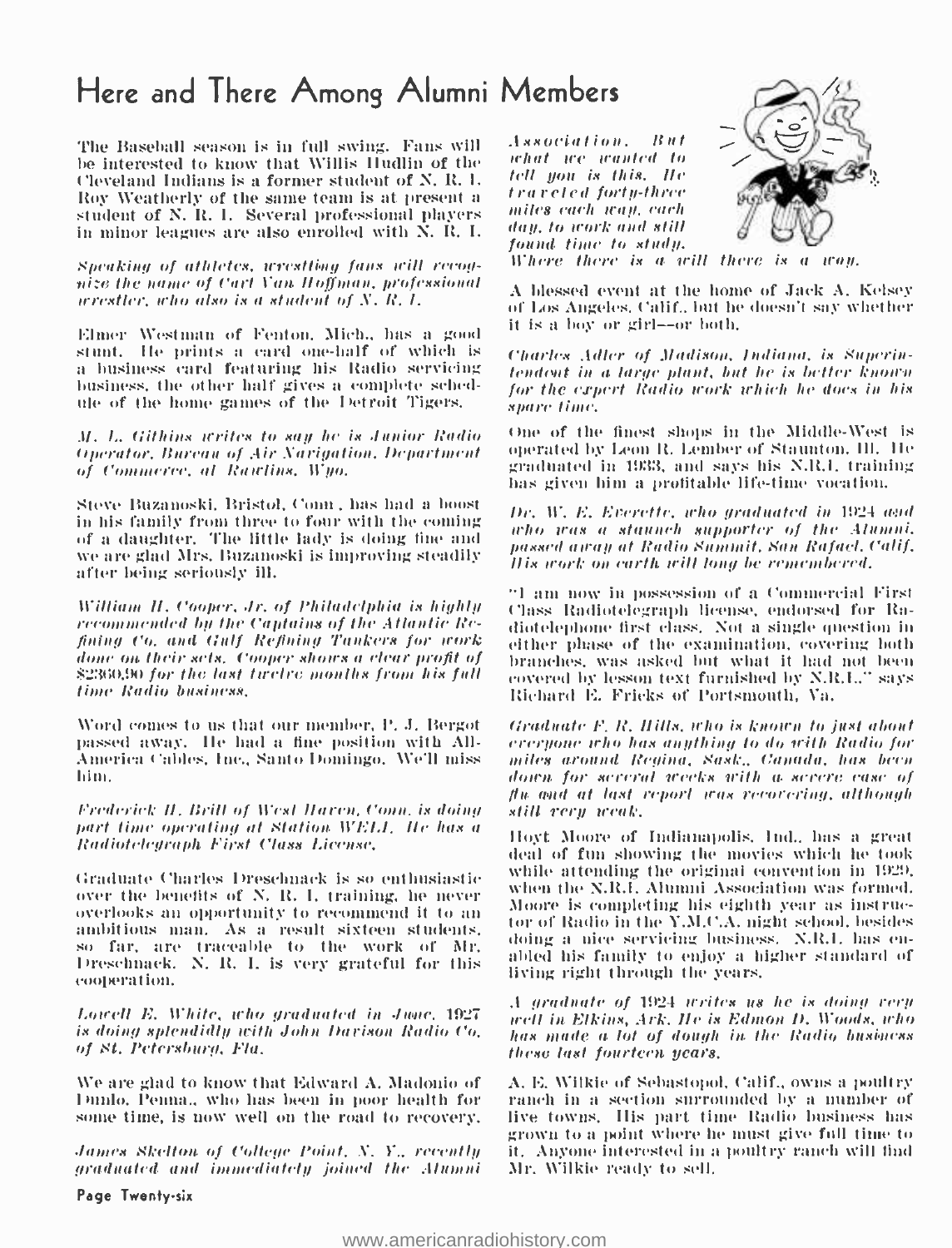### The Service Forum (Continued from page 25)

When ignition interference noise becomes annoy-<br>ing in an auto radio installation which originally was quiet, clean and inspect the spark plugs. It has been shown that the use of high test gasoline containing lead-tetra-ethyl results in deposits on the spark plug points which reduce the resistance to ground and thereby make the spark suppressors which are installed in the ear interfere with the proper functioning of both the auto en-<br>gine and the auto radio at certain speeds.

 $\frac{1}{\sqrt{1-\frac{1}{\sqrt{1-\frac{1}{\sqrt{1-\frac{1}{\sqrt{1-\frac{1}{\sqrt{1-\frac{1}{\sqrt{1-\frac{1}{\sqrt{1-\frac{1}{\sqrt{1-\frac{1}{\sqrt{1-\frac{1}{\sqrt{1-\frac{1}{\sqrt{1-\frac{1}{\sqrt{1-\frac{1}{\sqrt{1-\frac{1}{\sqrt{1-\frac{1}{\sqrt{1-\frac{1}{\sqrt{1-\frac{1}{\sqrt{1-\frac{1}{\sqrt{1-\frac{1}{\sqrt{1-\frac{1}{\sqrt{1-\frac{1}{\sqrt{1-\frac{1}{\sqrt{1-\frac{1}{\sqrt{1-\frac{1}{\sqrt{1-\frac{1$ 

When this condition accompanied by distortion on strong locals exists and the dimmer pilot light<br>operates in reverse when using sensitivity control on locals, excessive A.V.C. voltage is being applied to the second  $L.F.$  stage. The  $A.V.C.$  for this stage is connected to the high side of the diode load resistor of the 6117 tube. Simply disconnect this lead and connect it to the tap on the diode load resistor at the point where A.V.C. for the first. R. F'. stage is obtained. The reduction in A.V.C. voltage will eliminate the overloading.

**BOSCH MODEL 31 INTERMITTENT** Replace the 300,000 olim resistor in the intermediate frequency stage.

 $n$   $r$   $i$   $-$ 

 $n$   $r$   $i$   $-$ 

**PHIL('O MODEL 11** FUSES BLOW If the vibrator is in good condition and none of **FAIRBANKS MORSE** the buffer condensers are shorted, check for as  $\text{MODEL}42$  short between the speaker field housing and the  $\text{To eliminate}$ on-off switch which is mounted on the volume  $\pm$  the 20,000 ohm one-quarter watt resistor concontrol.

 $n$  r i  $-$ 

GRUNOW MODEL 6D MOTOR-BOATING When this action occurs with reduced volume control setting replace the .05 mfd. tubular con- tion of the set and denser connected from the low end of the volume - terially lengthened. control to the chassis. A GOO volt replacement condenser may he employed for this purpose. Also the 12 mfd. electrolytic condenser rated at 25 volts and shunting the .05 mfd. unit may be checked by substitution.

 $-\cdots$ nr i

### LYRIC MODEL 900 DEAD DEAD If the plates of the SO rectifier tube become red. check the LF'. transformers for a short circuit. between the primary winding and the shield which is grounded. A sheet of insulating paper between the transformer winding and the shield will eliminate the short although in many instances a new transformer must be installed.

AUTOMOBILE RECEIVERS NOISE LYRIC MODEL 900 MUTER INOPERATIVE control produces little if any effect on inter -station nuise. look for a leaky first A.F. cathode by $p$ ass condenser. A new 10 microfarad electrolytic unit will make a satisfactory replacement.  $n_{\text{new}}$  instant...<br>new 10 microfarad electromagnetic satisfactory replacement.<br>new  $r$  i

### MAJESTIC MODEL 70 NEUTRALIZING

**31IDWEST MODEL 16-35** WEAK peutralizing condensers may be taken out, placed<br>When this condition accompanied by distortion in a vice and a slot sawed through the top so The holes through the top of the chassis are quite small and the ordinary neutralizing tool may not go through them. The hex bolts on the neutralizing condensers may he taken out. placed that they may be turned with an insulated screwdriver instead of a wrench.



HALSON MODEL 50R DISTORTION Replace the input filter condenser.

 $-- n$   $i$   $---$ 

FAIRBANKS MORSE NOISY<br>MODEL 238T32 RECEPTION

HiNTS

MODEL 238T32 This trouble has been traced to the vibrator unit being too tightly mounted on the chassis. The insertion of a sponge rubber washer between the metal washer under the screw head and the bottom of the chassis at the point where the unit is tom of the chassis at the point where the unit is<br>mounted on the chassis will eliminate this difficulty.<br> $\begin{array}{ccc}\n\hline\n\hline\n\end{array}$   $\begin{array}{ccc}\n\hline\n\end{array}$   $\hline\n\end{array}$   $\begin{array}{ccc}\n\hline\n\end{array}$   $\begin{array}{ccc}\n\hline\n\end{array}$ 

### FAIRBANKS MORSE SHORT LIFE<br>MODEL 42 OF BATTERIES

To eliminate this difficulty trace out and remove the 20.000 ohm one-quarter watt resistor connected from the C minus 16½ volt lead to the chassis. With this resistor in the circuit a con- tinual drain is placed on the 11 batteries because of the voltage divider system in the receiver. Removal of the resistor will not affect the operation of the set and the battery life will be ma-

 $n$   $r$   $i$   $-$ 

### **IIOWARD MODEL W RECTIFIER TUBE**

This is usually due to excessive plate current drawn by the  $2\Lambda5$  type power tubes. This may be caused by a defective 2A5 type tube or a slow<br>heating 56 rectifier type tube. The 56 rectifier tube supplies bias for the control grids of the power tubes and if it does not heat up quickly the plate currents of these tubes may rise to such an extent that the rectifier will be ruined. Therefore be very careful to use a quick heating 56 tube and  $2\Lambda5$  power tubes which do not show any cathode to heater leakage.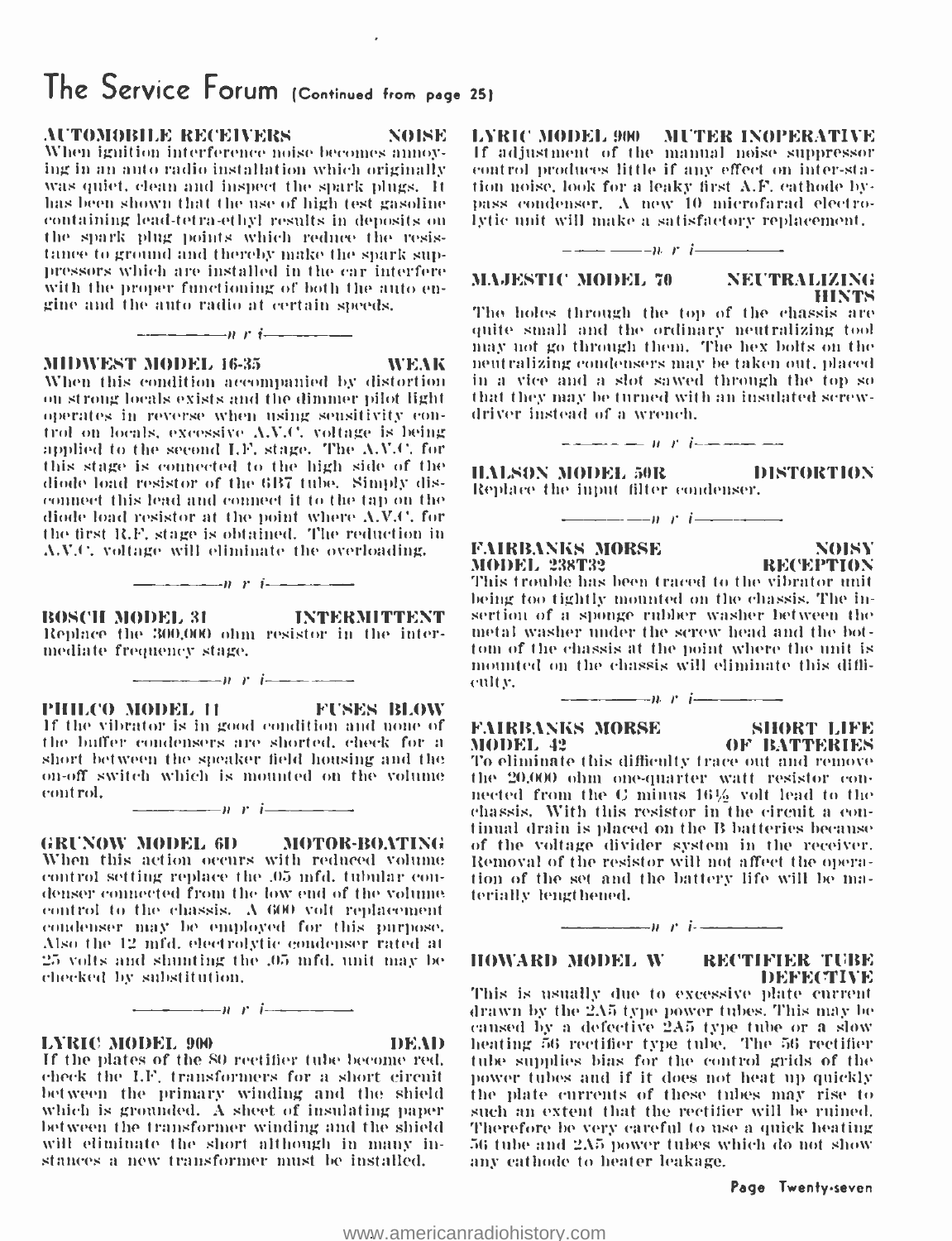

New York Chapter

Chairman Barrette and Secretary Kuaert report that the attendance at meetings has been nn- usually good. A number of studeuls have visited the Chapter as guests. They are most welcome at all times. The officers of New York Chapter wish it to be understood that it is not necessary to be a graduate of  $N$ . R. I. to qualify for membership in the Local Chapter.

Students may be accepted as Associate Members eligible for full membership. Any students in the New York metropolitan area who would like to ,join our Chapter will be extended a most hearty welcome.

At one of our meetings our own member. Mr. Irving Gordy gave an iutresting talk on Amplifiers Which was well received by the members.

B. I.. recently addressed tIu members of our t'hapter. About 173 were present at this meeting. An effort was made to send an invitation to attend this meeting to every student and graduate in the New York metropolitan area. Anyone living in this area who did not receive an invitation to attend this meeting is advised to communicate with Ileadynarters for the purpose of chocking his present address.

Meetings are held at S.30 P. M. on the first and third Thursday of each month at Damanzeks Manor, 12 St. Marks Place, New York City. The address of Chairman Joseph Barrette is 1266<br>65th St., Brooklyn, N. Y., and the address of Seeretary Louis J. Kunert is 66-11 74th St.. Middle Village, L. I., X. Y.

### Philadelphia-Camden Chapter

 $t'$  is the set of the set of  $i'$  is the set of  $i'$ 

A delegation from Philadelphia- ('atndeu Chapter drove down to Washington to visit Headquarters. After several hours of conferring with J. E. Smith, J. A. Dowie, Jos. Kaufman and L. L. Menne, the party had lunch at the Hotel Roosevelt. The usual snapshots were taken. In order to attend and visitors are always welcome. Meetto include the entire group Don Quade of the Instruction Department was persuaded to snap the shutter of an unfamiliar camera. When the

### Page Twenty -eight

lilurs were developed they showed nothing but some black spots which looked very much like the buttons on a vest. Could it be possible Don had the camera faced in the wrong direction?

The visit was a complete surprise, although Chairman Fehn insisted that he had sent a letter three days previously. While the boys were here the postman delivered the letter and to the com-<br>plete embarrassment of Mr. Fehn. it was discovered that he had addressed it to Philadelphia. Pa., instead of Washington, D. C.



Mr. Joseph Kaufman, Director of Education, N. Before leaving Washington the fellows took a few snapshots of their own. In the above group. reading from left to right are H. Doberstein. Financial Secretary. C. Stokes. Treasurer. ('harles Felw, Chairman. J. Weldon. and A. \ \'ysoczaushy, ISbr:riat. A. Sehiavoui, Recording Secretary, who took the picture is, of course, not included in the above group,

> Starting the homeward trip late in the evening. the fellows stopped at Baltimore to telephone to Chairman Jensen of that Chapter. Learning that the Baltimore Chapter was holding at meeting that very night, the entire group went to Fishpaw's Hall where they were warmly received by Chairman Jensen and the members present.

> I'Itiladelpltia- ('antden Chapter lias been unusually active this year. One of the outstanding events was :a roller skating party which was liberally attended. The fellows really had their ups and downs and it is a safe bet that most of them ate their breakfast from off the mantlepiece the next morning.

> The Chapter has built a workbench at Headquarters and has purchased some equipment in order that they might have practical dennmstrations at their meetings. Members are earnestly requested ings are held on the first and third Thursdays of each month at Headquarters, 3105 Kensington Ave., l'hiladelphia.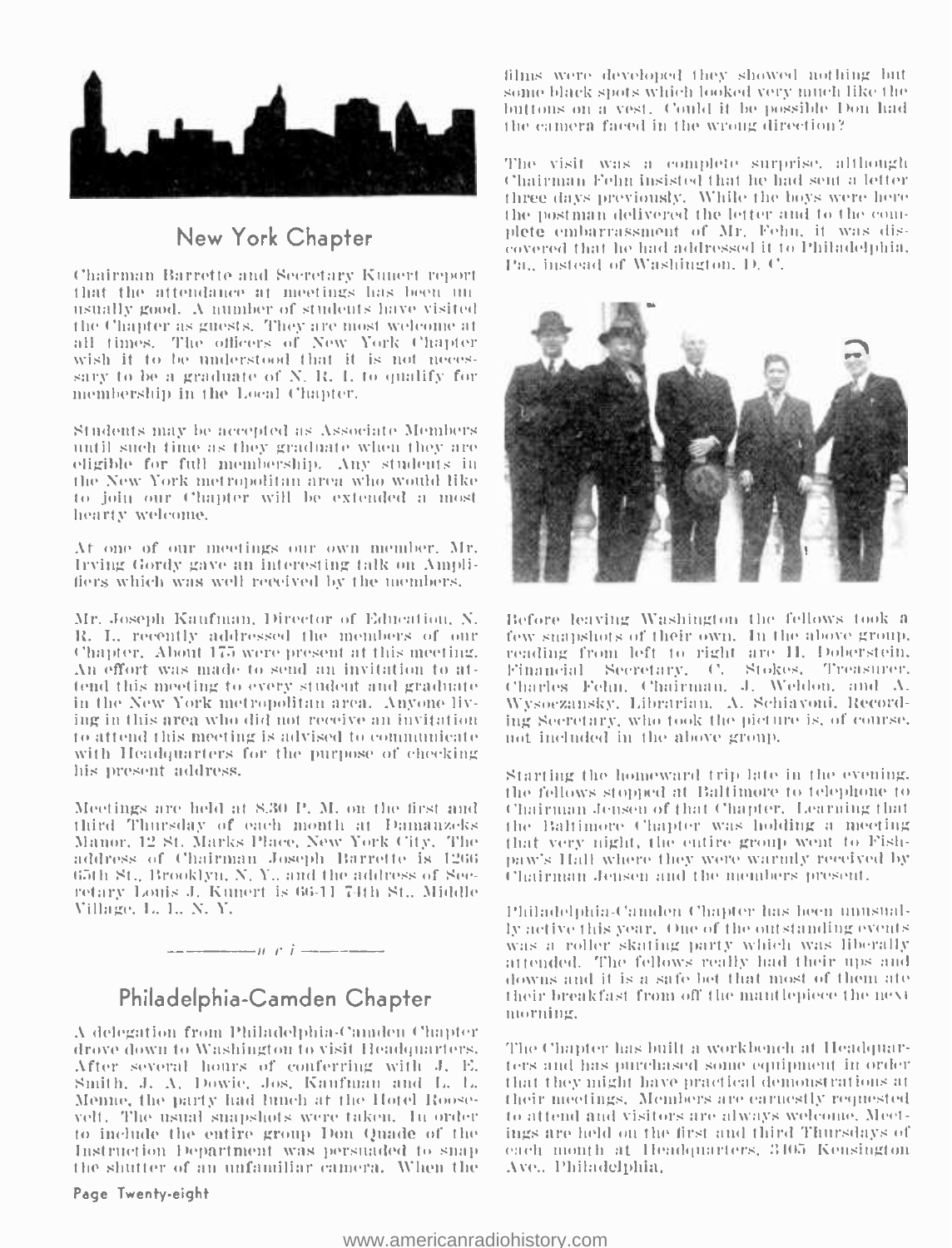### Detroit Chapter

The much talked of test bench has now been com-<br>pletely assembled and from this time on th<mark>e me</mark>m-<br>hers of the Chapter will have a very fitting place to do practical Radio servicing work.

Members have been requested to bring in Radio some so that all of the members might participate in the diaguosis and solution of the problems.

As in other Chapters the questions and answers period has proved extremely popular. These interesting discussions are led by Chairman Oliver.

A vote of thanks is extended to the Detroit Chaphear John F. Rider, who recently addressed them. This courtesy was very much appreciated.

A number of new members were welcomed into <sup>t</sup>he Charter including Mr. Thomas Patterson. Mr. Floyd Campbell, Mr. Herman l.itick and Mr. Edward I )emeske.

our meetings are held on the second and fourth Fridays of each month at 11305 Woodward Avenue. Visitors are assured a cordial reception.



### Baltimore Chapter

A lively discussion on ways and means for getting — However, he picked up a gang of North siders<br>more members to attend meetings started off the — and Secretary Sam Juricek also brought out a<br>last April meeting of the Balt last April meeting of the Baltimore Chapter, with ('etc Puum. National l'tesidenl of the N. It. I. .klimmi Association. tiring in one peppy idea after another. l'raclically everyone present tool; part iu this discussion, and gradually a promising plan was evolved.

Each of those present agreed to write personal letters to at least five absent members, inviting we may have even two or three of them this year, them to attend the next meeting. Chairman Jen- sen supplied Baltimore Chapte each for this purpose, and promised to send a sample letter and the names of each person's '.proteges" as soon as possible.

l'romptly on schedule at 9:15 the meeting was turned over to Mr. L. J. Markus. Technical Editor at N. R. L. who came over from Washington with Mr. Thomsen to settle once and for all the same overrs at various meetings, and, or course.<br>For Chairman, Bennett, is always capable of givquestion "Is It a Series or Parallel Resonant Cir-<br>enit?" After reviewing the fundamental ideas on cuit '... After reviewing the fundamental ideas on the balling to Radio servicing by reason of his long<br>the behavior of these circuits on and off reso- oxperience in the work.<br>nance Mr. Markus pointed out the clues which permit instant identification of any ordinary resonant circuit. and Mr. Thomsen presented additional practical data during the discussion supercrical problems which are faced by the memwhich followed.

A barrage of questions on Radio servicing problems. each answered by Mr. Thomsen in his clear and understandable way ended a most lively evening.

'The next big meeting is scheduled for 'Tuesday. .Irne 7th at Fishpaw's hall. Baltimore and (Mmor Streets. Rig doings-refreshments.



### Chicago Chapter

ter of R. S. A. for an invitation to our Chapter to  $\frac{1}{2}$  groundless. There has been no drop at all, and hear John F. Rider, who recently addressed them.  $\frac{1}{2}$  our meetings have had an air of friendly in-It was feared that the effort to hold meetings<br>in the homes of members would strike a snag in maintaining attendance, but the fear was groundless. There has been no drop at all, and formality they never achieved in the hotel meetings.

> The first of the meetings was held in the home of M. F. Brenan on the North Side. After a hit of routim' business our Chairman. Earl Bennett. tool: the floor for a talk on phase inversion. His blackboard illustrations were very helpful and much appreciated by those present.

> For the second meeting the fellows went south to<br>the home of Edward Sorg and this time Chairman Bennett had the long haul from Evanston. IIowever. he picked up a gang of North shiers and Secretary Sam Juricek also brought out a fellows out and distance seems to be no barrier.

> Talk of a picnic cropped out at the last meeting<br>and all present seemed to be in favor of one to be we may have even two or three of them this year.

> The group advertising idea is proving quite sucit for all it is worth. It is still an experiment, but the results are very encouraging.

> Instructive talks were made by Mr. T'. W. Kidd of the Supreme Service Shop. Mr. C. B. Morehead and others at various meetings, and, of course. ing a very informative talk on any subject per-

> The meetings always wind up by opening the question box which leads to lively discussions on practical problems which are faced by the mem- bers in their daily work.

> If at any time members, students and graduates are interested in obtaining information pertaining to time and place of meetings they are regnested to telephone ('. IS. Morehead. Editor of the Chicago Chapter Chatter at Edgewater 6177<br>or Chairman Bennett at Greenleaf 4900.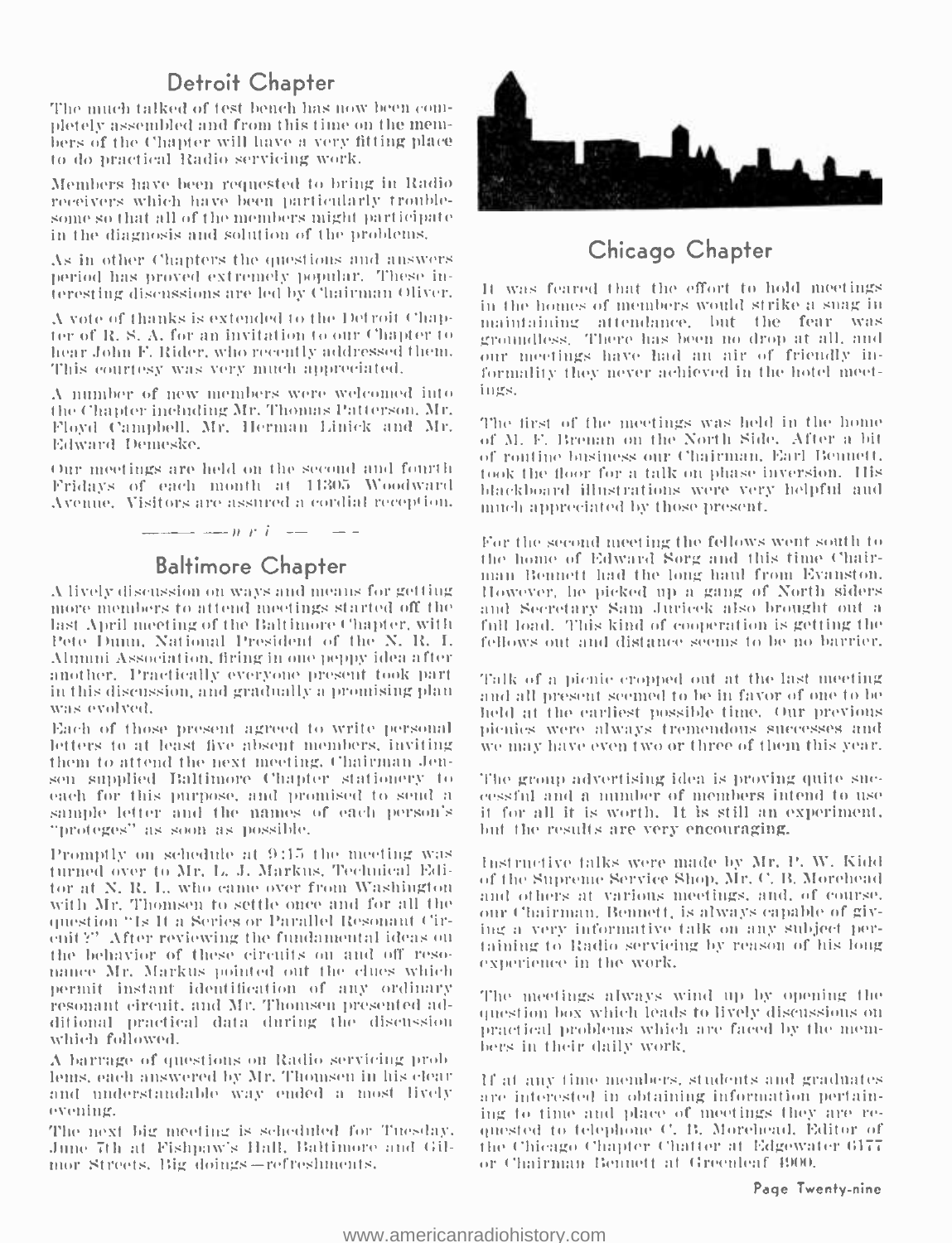

### Liked Mr. Straughn's Article

<sup>1</sup>must voice my opinion on your fine magazine. the NEWs. It has been a great help and pleasure to me ever since I started getting it. The last – adventures of "Jay and Ozzie." They<br>issue, April-May, is particularly good. I mean – cellent. Would like more of the same. the article entitled, "Servicing Universal A.C.- The article "Radio Marches On," by our Presi-D.C. Receivers," by J. B. Straughn. The Service Forum couldn't be better. Whatever you do. don't both sides of a sheet. I am going to file them all in a loose leaf note book.

> ROLAND L. KUCK, Kaukauna, Wis.

### There Will Be More Like It

 $r_i$ 

I enjoy every page of the "NATIONAL RADIO - <sup>14</sup><br>NEws." The article "Servicing Universal A.C.- - <sub>w</sub> D.C. Receivers" by Mr..T. B. Straughn was won- derful. so clear and so helpful. I would like to see more like it.

> RICHARD A. GILBERT, Ilaverhill, Mass.

Yes Sir! Automatic Tuning, This Issue Reference to articles such as "Universal A.C.-D.C. Receivers" and "Automatic Tuning is Here to Stay"—may we have more of these. They are just the thing to keep a Student or Graduate upto -date in the field of Radio.

 $\frac{1}{\sqrt{1-\frac{1}{\sqrt{1-\frac{1}{\sqrt{1-\frac{1}{\sqrt{1-\frac{1}{\sqrt{1-\frac{1}{\sqrt{1-\frac{1}{\sqrt{1-\frac{1}{\sqrt{1-\frac{1}{\sqrt{1-\frac{1}{\sqrt{1-\frac{1}{\sqrt{1-\frac{1}{\sqrt{1-\frac{1}{\sqrt{1-\frac{1}{\sqrt{1-\frac{1}{\sqrt{1-\frac{1}{\sqrt{1-\frac{1}{\sqrt{1-\frac{1}{\sqrt{1-\frac{1}{\sqrt{1-\frac{1}{\sqrt{1-\frac{1}{\sqrt{1-\frac{1}{\sqrt{1-\frac{1}{\sqrt{1-\frac{1}{\sqrt{1-\frac{1$ 

Would like to see "Electronics. Inc." in every is- sue of our magazine.

J. SHUMARD, Berwyn. Alta.. Canada.

 $-$ n r i

### A Helpful Magazine

NATIONAL RADIO NEWS is a very helpful maga-<br>zine, not only in its Radio sense, but in the way that it keeps the graduates and students in con-<br>tact with each other.

> HAROLD BAUSINGER. Williamsport. Penna.

### Page Thirty

### Wants More of Jay and Ozzie

After reading, for the first time, "Electronics, Inc.." I know why everyone has been boosting the adventures of "Jay and Qzzie." They were ex-

dent, Mr. J. E. Smith, surely was inspiring.

3TICIIAEI. C. l'RAM, McKees Rocks, Penna. - -n r i

### Just What He Wanted

<sup>I</sup>sure liked the article on Servicing Universal A.('.- I1.('. Receivers. it helped me a lot and will continue to do so. as we have lots of Radios of that type here. Your articles in last few issues have been more than good and just what we want.

> CART. E. SLATER, Coolidge, Ariz.

### $n$   $i$   $-$ Thank You. Mr. Underwood

1 have ,just finished studying your article "Servicing Universal A.t'. -D.('. Receivers" which appears in the April-May issue of our magazine N. R. NEWS and I want to tell you that this is the clearest, most instructive and helpful treatise <sup>I</sup>ever read on these midget receivers.

> F. C. UNDERWOOD, JR., Quitman, Ga.

### - ---n r i- - How About It Fellows-Do You Agree?

Our Radio News is one of the best books I ever<br>saw. It gives so much useful information. I re-<br>ceived the latest copy today and was glad to see<br>that "Electronics, Inc.." was back again. I cer-<br>tainly enjoy reading Electron

FRANK L. NOEL, St. John's. Newfoundland.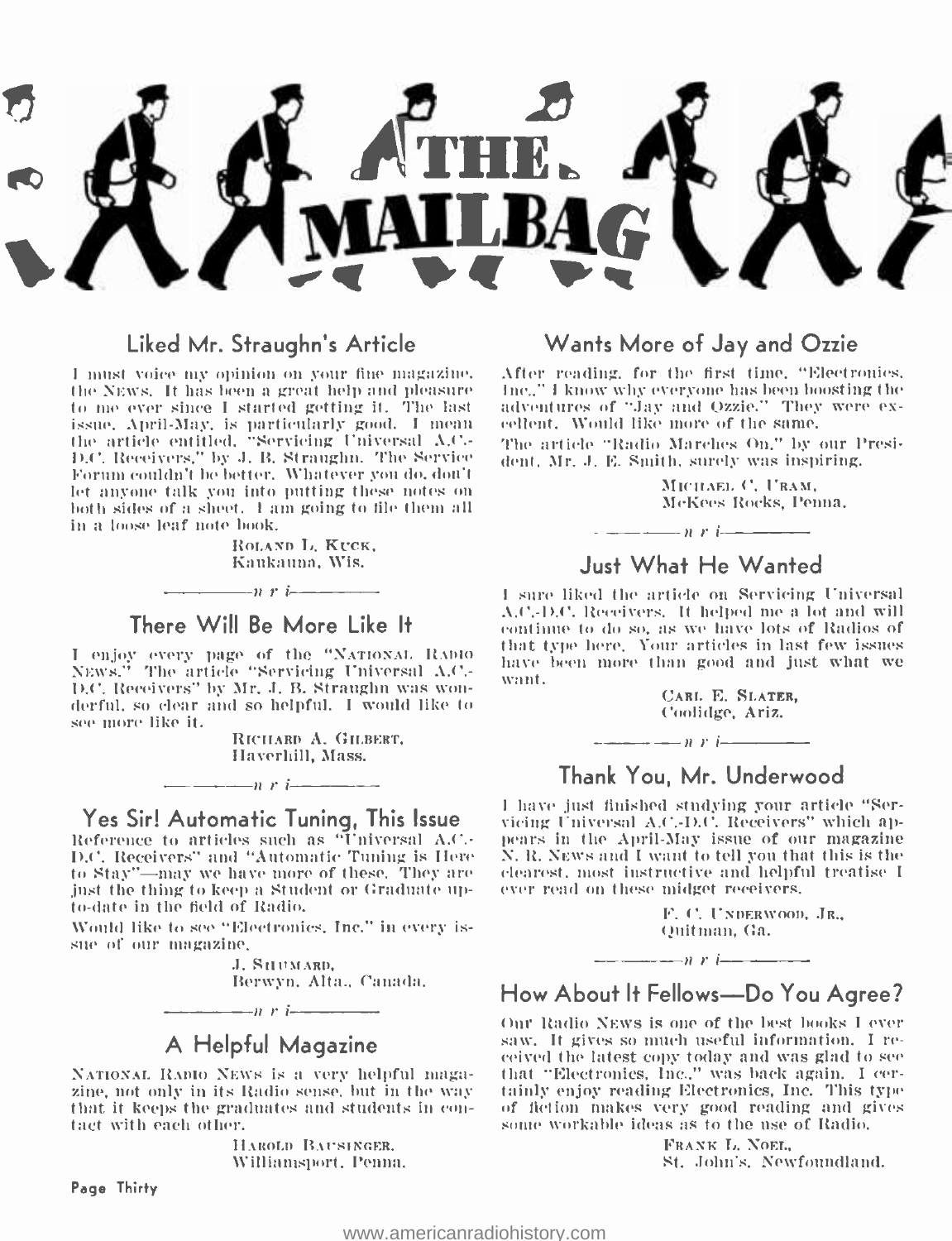### Who Started This Anyway?

In filing the Service Sheets, I arrange them ac- cording to name, and insert u blank sheet with the receiver name, either written or typed, In between each name section. It all adds up in speed and efficiency.

> PETE J. VARGAS, Los Angeles, Calif.

A Little Strong But We Like It

 $-\cdots$  r i  $\cdots$ 

This small magazine is better written and ex- plained than any other magazine on the nmrket, and I am glad that I am getting it.

MARTIN EHLERS,<br>Tueson, Ariz,

 $\cdots$   $\cdots$   $\cdots$   $\cdots$   $\cdots$   $\cdots$ Only Two Things Wrong with News

twice as large and come at least twice as often. It's so hard to wait two months for a magazine like that.

> WALLACE E. BABB, Davenport, Iowa.  $\frac{1}{1}$  is the interest of  $\frac{1}{1}$  is the interest of  $\frac{1}{1}$  is the interest of  $\frac{1}{1}$

### Electronics, Inc., Delights His Wife

The present way of printing the service formulas is quite agreeable with the majority of us, I'n quite sure.

Electronics. Inc. is well liked-more power to jo Mr. L. J. Markus. Even my wife, a registered - R<br>nurse, delights in reading NATIONAL RADIO NEWS, - e when Electronics, Inc. is within.

F. R. NORTON, JR., Hartford, Conn.

 $\cdots$  is represented to  $\mathbf{r}$ 

### What Say You to This?

I hate to talk about the stories of Mr. Markus. I certainly enjoy N. R. I. News and wish to ex-<br>but if he would change his form somewhat, and press my appreciation of it. Three of the four but if he would change his form somewhat, and press my appreciation of it. Three of the four not have everything happen in Washington, and I men in my department are taking the N. R. I. not have everything happen in Washington, and also change the use of the truck some I think it would be much better. I like the stories, but hope they don't appear too often, or everyone will he getting tired of them.

> CLARENCE J. RUNYEN. Norfolk, Va.

 $\frac{1}{\sqrt{1-\frac{1}{\sqrt{1-\cdots}}}}$ Plenty of Comments Like This

It gives me pleasure to thank you for the won- derful article, "Servicing Universal A.C. -D.C. Rederful article, "Servicing Universal A.C.-D.C. Re- — to the latest events as they appear. I certainly<br>ceivers," appearing in NATIONAL RADIO NEWS. — have much appreciated receiving Radio NEWS in April-May issue. Gentlemen, just what I have the past, and gl<br>been waiting for, the state of the continuance. been waiting for.

> ERNEST GRAY, Baltimore, Md.

### Let's Have Some Criticism Too

I like the NATIONAL RADIO NEWS; must of all "Business Problems in Radio Servicing" and "The Service Forum."

> ('ARLETON LEVER, El Centro, R. of C., S. A.

### Do You Mean Electronics, Inc., Mr. Schaaf?

 $-\rightarrow$ ur $\rightarrow$ 

<sup>I</sup>certainly enjoyed that story in the last issue of the NEWs and I'd like to see more of them.

> RAYMOND II. SCIIAAF, Ft. Wayne, Ind.

### $\frac{1}{r}$  i-  $\frac{1}{r}$ Thinks the News Is Swell

I sure like the NATIONAL RADIO NEWS, I can see the sure a swell magazine. I particularly liked<br>only two things wrong with it. It should be the fiction, "Electronics, Inc." The articles on No foolin', I think that the NATIONAL RADIO NEWS is sure a swell magazine. I particularly liked the inside front page always touch me to "drive going to he mighty hard for anyone to figure out a better magazine than N. R. NEWS.

> EI.WOOD CLARK, IIulbert, Okla.

### $\frac{1}{\sqrt{1-\frac{1}{\sqrt{1-\frac{1}{\sqrt{1-\frac{1}{\sqrt{1-\frac{1}{\sqrt{1-\frac{1}{\sqrt{1-\frac{1}{\sqrt{1-\frac{1}{\sqrt{1-\frac{1}{\sqrt{1-\frac{1}{\sqrt{1-\frac{1}{\sqrt{1-\frac{1}{\sqrt{1-\frac{1}{\sqrt{1-\frac{1}{\sqrt{1-\frac{1}{\sqrt{1-\frac{1}{\sqrt{1-\frac{1}{\sqrt{1-\frac{1}{\sqrt{1-\frac{1}{\sqrt{1-\frac{1}{\sqrt{1-\frac{1}{\sqrt{1-\frac{1}{\sqrt{1-\frac{1}{\sqrt{1-\frac{1}{\sqrt{1-\frac{1$ Electronics, Inc. Are Tops With Him

Have received my third copy of NATIONAL RADIO NEWS and wish to state that I've thoroughly en-<br>joyed each one.<br>Regarding the Service Forum. I prefer the pres-<br>ent method of printing.

Electronics. Inc. are "tops" with me. ('L.ARENCE A. 'l'ilF:Is,

Darby, Penna.  $n \cdot i$ 

### Enjoys Reading N. R. News

I certainly enjoy N. R. I. NEWs and wish to ex-Course and I am always glad to encourage them. since I am an old graduate. I am employed by III'A Mannfacturiig Company.

> CHARLES II. RICHMAN, Pitman, N. J.

That's the Spirit, Mr. Wilson

 $1 \cdot i$  r i  $-$ 

I feel that our NEWS and the other help supplied will do their part to keep us chaps informed as the past, and glad of a small part in prospering

> A. E. WILSON, Havelock, Out., Canada.

> > Page Thirty -one